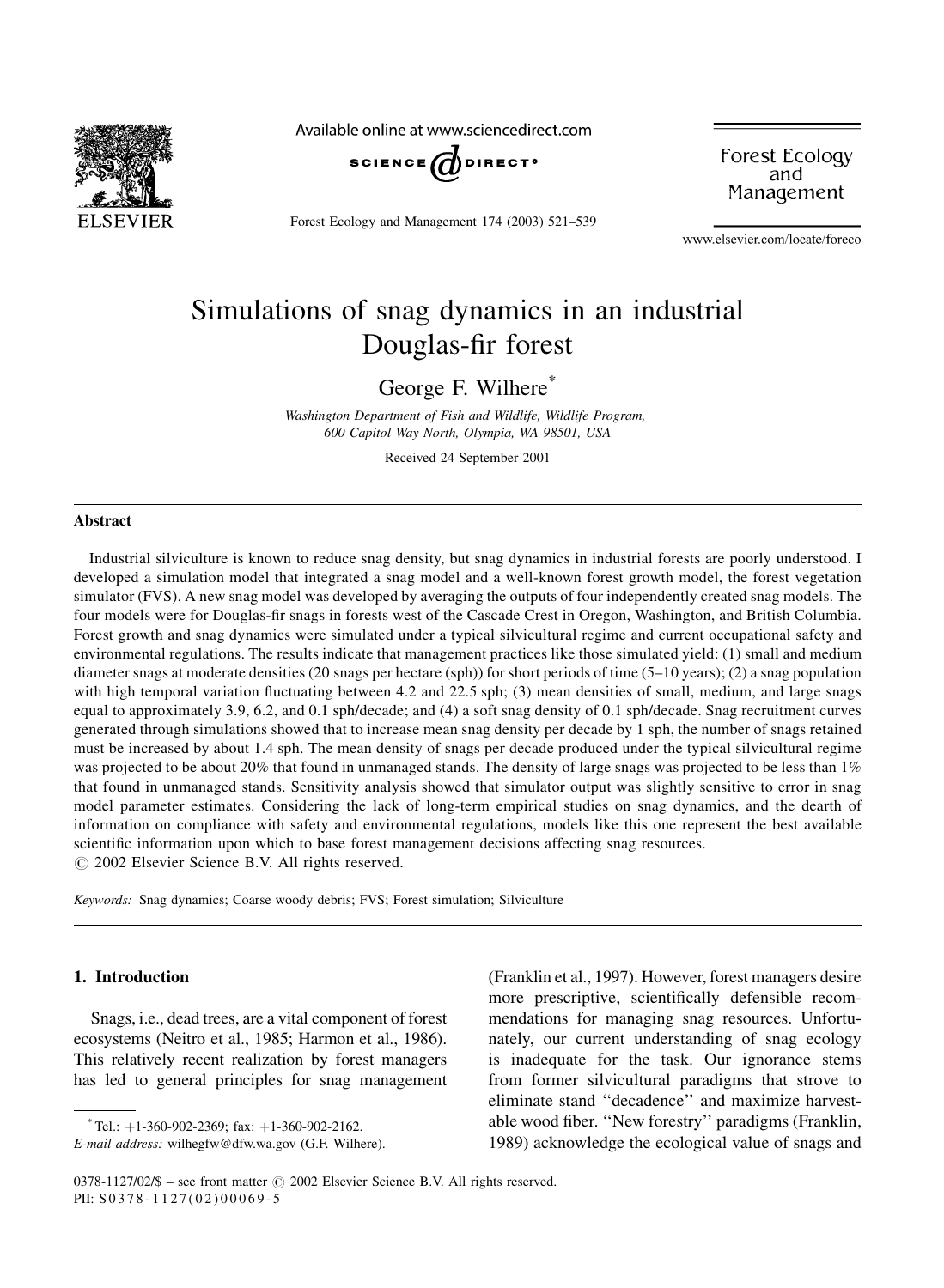recognize that proper stewardship of forest ecosystems demands attention to the creation, condition, and longevity of snags, i.e., snag dynamics (Rose et al., 2001).

## 1.1. Snag dynamics

The study of snag dynamics in the Pacific Northwest goes back to the first half of the 20th century (Keen, 1929; McArdle, 1931; Dahms, 1949). These studies were situated in the drier Ponderosa pine and Douglas-fir ecoregions where snags were branded a ''menace'' because they increased fire hazard. Forest managers wanted information with which to predict the degree of fire hazard posed by snags over time. In contrast, recent studies of snag dynamics have emphasized the essential ecological role of snags (Cline et al., 1980; Harrod et al., 1998; Everett et al., 1999; Parks et al., 1999).

Snag dynamics refers to changes in a snag population over time. The population attributes of greatest interest to forest managers are: abundance or density, size (both diameter and height), state of decay, and tree species. These attributes can be represented by stand averages or distributions that change over time. The population dynamics of live trees profoundly influence snag dynamics. Suppression mortality, disease, and physical injury (e.g., damage by wind or ice) affect the number, sizes, and species of dead trees entering a snag population (Harmon et al., 1986). Episodic events such as wildfire and timber harvest can dramatically increase or decrease snag density and alter other characteristics of a snag population, such as the distribution of snag heights. Snags exit the population by falling down or by losing height.

West of the Cascade Crest, all published studies of snags have been static. That is, they characterized snags in a set of stands at a single point in time (Cline et al., 1980; Spies et al., 1988; Ohmann et al., 1994). If the set of stands forms a chronosequence, then snag dynamics can be inferred. This was the approach taken by Cline et al. (1980), who studied snags in 20 unmanaged and 10 managed forest stands. However, the silvicultural regimes applied to their managed stands bore little resemblance to the regimes used in privately owned, intensively managed forests. Hence, their results provide little insight into snag dynamics under industrial silviculture.

The lack of empirical data on snag dynamics in managed forests has motivated computer simulations. Simulations by Neitro et al. (1985) explored snag dynamics in an even-aged stand managed on a 100 year rotation. Oliver et al. (1994) simulated both evenaged and uneven-aged regimes applied east of the Cascade Crest. Neither study is applicable to industrial forests west of the Cascade Crest.

#### 1.2. Snags in managed forests

Managed forests typically have fewer snags and smaller snags than unmanaged forests (Cline et al., 1980). For coniferous forests on nonfederal lands in western Washington and Oregon, Ohmann et al. (1994) estimated the density of snags ( $\geq$ 27.9 cm dbh,  $\geq$ 2 m tall) to be 3.1 snags per hectare (sph) in managed stands but 46.8 sph in old-growth stands. Managed stands less than 55 years old had only 1.0 sph larger than 63.5 cm dbh, but old-growth stands had 19.5 sph this size. These data clearly demonstrate an anthropogenic impact on snag resources, but they do not describe the temporal dynamics of snags within managed forests.

Degradation of snag resources in managed forests has come about for five reasons. First, snags are dangerous (DNR et al., 1992); they can fall unexpectedly during silvicultural operations. If a snag strikes a worker, the injuries incurred can be fatal (Myers and Fosbroke, 1995; Egan, 1996). Hence, if workers are in the vicinity of an unstable snag, occupational safety regulations (OSRs) require that it be felled (e.g., Washington Administrative Code 296-54-507(7); Oregon Administrative Rules 437-006-0035; Code of Federal Regulations 29, Part 1910). The snag can be retained if a no-entry safety zone is established around the snag, but valuable timber within the zone becomes unharvestable. Second, snags that get in the way of yarding corridors or skidder trails are felled. Third, recently dead trees may still be merchantable and are harvested for their monetary value. Fourth, intermediate silvicultural treatments, such as commercial thinning, strive to reduce tree mortality but suppression mortality is a major cause of small snags in developing forests (Oliver and Larson, 1990). Fifth, industrial forests in the Pacific Northwest employ relatively short harvest rotations of about 50 years (Lippke et al., 1996). Fifty year-old managed stands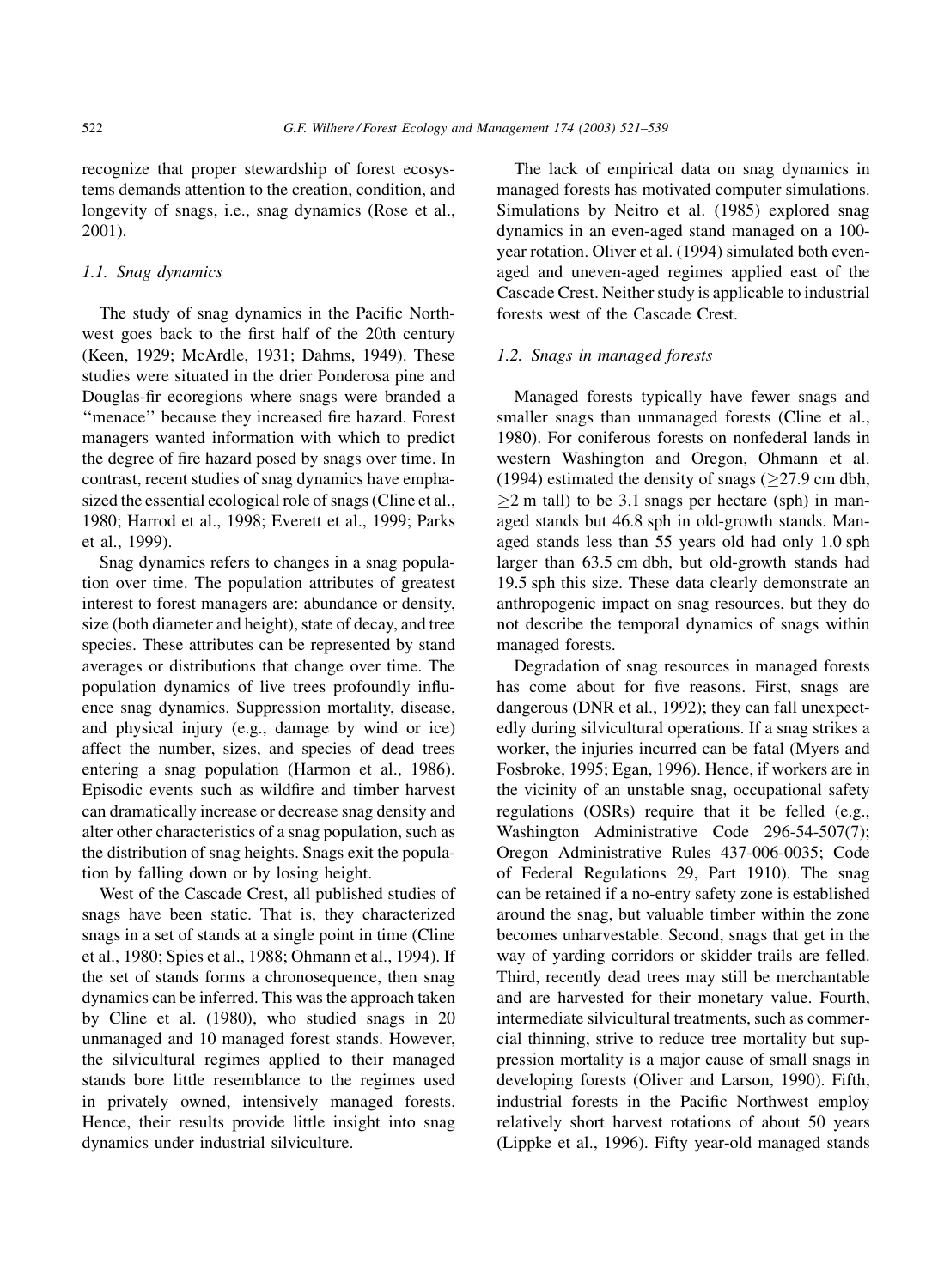of Douglas-fir rarely contain boles large enough to satisfy the habitat needs of wildlife species that depend on large snags ( $\geq 63.5$  cm dbh). In short, the number of snags in industrial forests is declining because maintaining or enhancing snag resources raises the financial cost of forest management.

Providing snags is costly to private forest managers, but eliminating snags is detrimental to wildlife, which are public resources. Numerous wildlife species use snags for forging or nesting. In Washington State, for instance, approximately 102 terrestrial vertebrates use snags and 56 of those species nest or den only in the boles of dead or dying trees (WDFW, 1995). A number of species, such as pileated woodpecker (Dryocopus pileatus; Bull and Jackson, 1995), Vaux's swift (Chaetura vauxi; Bull and Collins, 1993) and fisher (Martes pennanti; Lewis and Stinson, 1998), depend on large diameter snags  $( \ge 63.5 \text{ cm} \text{ dbh})$  for nesting or denning. The density of cavity-nesting birds has been repeatedly found to correlate with the density and size of snags (Mannan et al., 1980; Raphael and White, 1984; Zarnowitz and Manuwal, 1985; Schreiber and deCalesta, 1992). Therefore, ecologically significant reductions in the snag density and size increase the risk of significant adverse impacts to wildlife resources.

For the purposes of protecting wildlife resources, environmental regulations (ERs) require that ''wildlife reserve trees'' (WRTs) be retained at the time of clearcutting. WRTs can be dead, dying, damaged, or defective trees that provide habitat for wildlife. In Washington State west of the Cascade Crest, forest mangers must retain 7.4 WRTs and 4.9 live trees/ha harvested (Washington Administrative Code 222-30-  $020(11)$ ). However, if the stand contains an insufficient number of WRTs to satisfy the regulation, no other mitigation is required. WRTs must be at least 30.5 cm dbh and 3.0 m tall, however, if more than enough WRTs are available to satisfy the regulation, then the largest diameter WRTs must be retained. If WRTs create a significant safety hazard, then they can be felled. The live trees retained must be least 25.4 cm dbh and 9.1 m tall. These live trees are also known as ''recruitment trees'' because they are intended to become snags some time in the future. In neighboring Oregon, there is no requirement to leave snags. Instead, forest managers must retain 4.9 snags or 4.9 live trees/ha harvested that are at least 27.9 cm dbh and 9.1 m tall (Oregon Revised Statutes 527.676(1)).

Regulations requiring the retention of snags and live trees are fairly recent. Washington and Oregon adopted them in 1992 and 1991, respectively. When these regulations were developed, snag dynamics in an industrial forest were not considered (DNR, 1992), primarily because the information to do so was not readily available.

# 1.3. Purpose and objectives

Forest managers regularly make decisions regarding the management of snag resources. But since our current understanding of snag dynamics is inadequate, forest managers may inadvertently make decisions that cause adverse impacts to snag-dependent wildlife species. Managers and policy makers need the best available science distilled into a form that can guide management decisions. Often the distillation process involves modeling. A model that links snag dynamics to different management scenarios could be used to project likely impacts. This study's purpose was to develop such a model. The objectives were to: (1) develop a simulation model for snag dynamics in a commercial forest; (2) simulate snag dynamics under silvicultural regimes typical of commercial forests in west of the Cascades; (3) project the likely effects of commercial forest management on snag dynamics; and (4) explore how changes to regulations and silvicultural regimes effect snag dynamics.

# 2. Methods

In Washington and Oregon, snag dynamics in commercial forests are largely determined by: (1) silvicultural regimes designed to maximize fiber production; (2) government regulations for worker safety; and (3) government regulations for wildlife conservation. How these conflicting concerns interact to affect the density and size of snags over a single harvest rotation or multiple rotations is largely unknown. A computer simulation model was developed to explore the effects of current silvicultural practices and government regulations on snag dynamics. My approach was to meld two models—the forest vegetation simulator (FVS) and a snag dynamics model.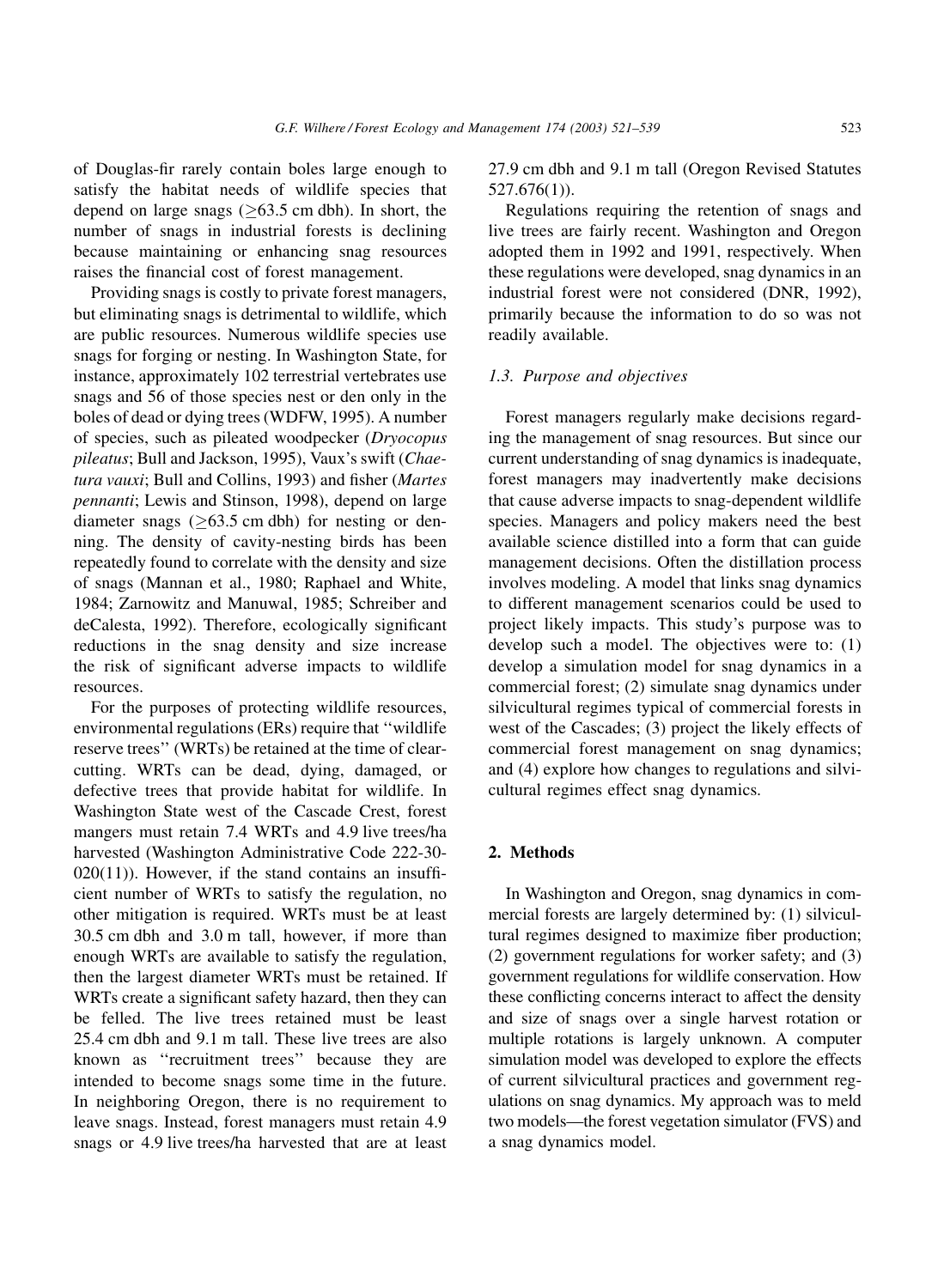# 2.1. Defining snags

How a snag is defined will affect the model's output. The minimum physical dimensions of snags have been variously defined (e.g., Thomas et al., 1979; Cline et al., 1980; Neitro et al., 1985; Spies et al., 1988). For the purposes of modeling, I too had to define minimum snag dimensions. Because most of the information I used was derived from the forest inventory and analysis program (FIA) of the US Forest Service, the minimum dimensions of FIA were used. FIA defines snags as dead trees at least 22.5 cm dbh and 2 m tall (J.L. Ohmann, USDA Forest Service, personal communication). Luckily, these dimensions are smaller than the regulatory definition of WRTs, e.g., at least 30.5 cm dbh and 3.0 m tall.

A snag's state of decay, or hardness, affects its probability of falling. In the Pacific Northwest, the five-class system of Cline et al. (1980) is commonly used to describe a snag's state of decay (but see Bull et al., 1997). Decay class I is the least decayed and decay class V is the most decayed. Prior to Cline et al. (1980), snags were often classified as either hard or soft (Thomas et al., 1979). Cline et al. (1980) identified decay classes I and II as hard snags and classes III–Vas soft snags. Subsequent users of similar five-class systems (Neitro et al., 1985; Marcot, 1992; Everett et al., 1997) equated class III with hard, but others have equated class III with soft (Jimerson, 1989; Everett et al., 1999). The discrepancy over decay class III could be because it is neither hard nor soft but ''intermediate'', with physical properties very different from classes II and IV (Mellen and Ager, in press; J.L. Ohmann, personal communication). For the purposes of modeling, I had to choose a system for describing snag decay. FIA data from the 1970s used the simple hard/soft classification system, and since much of the information I used originated from the 1970s, this simple two-class system was used. More recent data collected by FIA has designated class III snags as hard (J.L. Ohmann, personal communication).

#### 2.2. Modeling snag dynamics

By far, the most common tree species in commercial forests of the Pacific Northwest is Douglas-fir, and therefore, my snag model was developed for Douglasfir only. At present, four snag models are available for Douglas-fir snags west of the Cascade Crest: the snag recruitment simulator (SRS; Marcot, 1992), the snag dynamics projection model (SDPM; McComb and Ohmann, 1996), the coarse wood dynamics model (CWDM; Mellen and Ager, in press), and a snag model incorporated into the table interpolation program for stand yields (TIPSY; Stone, 1996). Each model is based on a different data set, although SDPM and CWDM have a large amount of data in common. Most of the data used to develop SDPM, CWDM, and the snag model in TIPSY were collected from managed stands; one-third of the stands used to develop SRS were managed stands.

None of the four models have undergone rigorous peer review. However, the models have been described in the ''gray literature'' (Rose et al., 2001; Mellen and Ager, in press; Stone, 1996), and at least two of the models (SRS and CWDM) have been used as planning tools by forest managers. As a whole, the four models can be considered the best available science for Douglas-fir snag dynamics. Upon examination, none of the four models seemed substantially superior to the others. For this reason, the outputs of the four models were averaged to predict the rate of snag fall. CWDM was also used to predict snag height loss and decay.

SRS is based on data from Cline et al. (1980) who reported decay rates and fall rates for Douglas-fir snags in western Oregon. SRS is similar to the lifetable model in Neitro et al. (1985). SRS calculates snag densities per decade in an even-age forest, and it tracks snag density by both decay class and size class. The main limitations of SRS are the small number of site conditions represented by the data and that it is based on a chronosequence.

SDPM was developed from tree remeasurement data collected from the 1970s to 1990s on permanent plots of FIA. Plots sampled nonfederal lands across western Washington (990 plots). Remeasurement data were for one 10-year period. At the first measurement, all live and standing dead trees were tallied and measured. At remeasurement, trees previously tallied as snags were noted as still standing, fallen, or harvested. SDPM is based on more than 1000 Douglas-fir snags. SDPM uses equations developed from logistic regression to predict the probability of an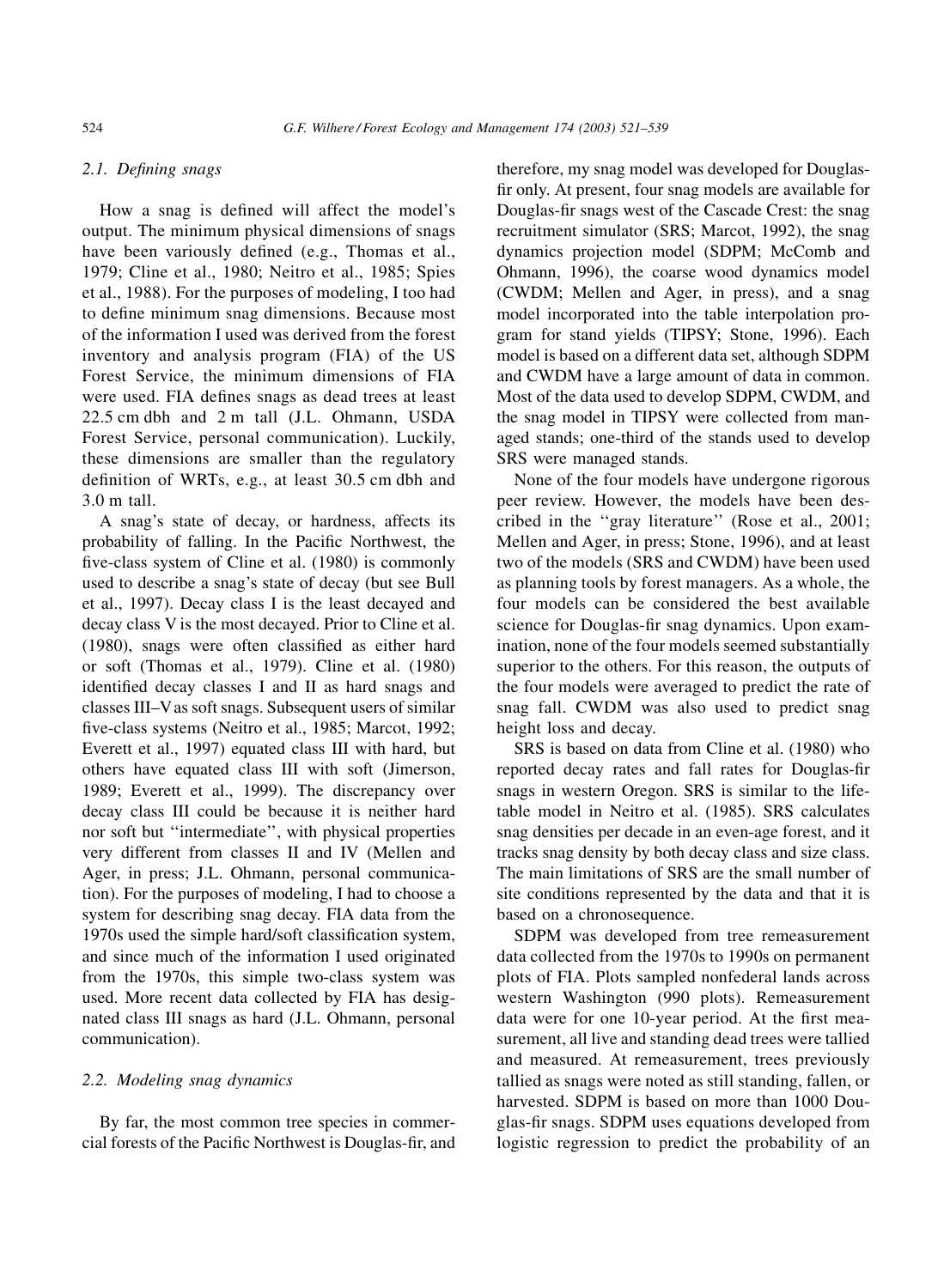individual snag falling in a 10-year period. Independent variables considered included attributes of the snag itself (diameter and height) and site attributes such as elevation, slope, aspect, mean annual temperature, and mean annual precipitation. The following equation from SDPM predicts fall rate for Douglas-fir snags:

$$
N(t+1) = \frac{N(t)}{1 + \exp(b_0 + b_1 \text{ ASP} + b_2 \text{DBH})}
$$
(1)

where  $N$  is the snag density;  $t$  the decades since tree death;  $b_0$ ,  $b_1$ , and  $b_2$  are the constants derived from the regression; ASP the topographic aspect of the stand; and DBH the diameter of the snag. Since snag diameter changes as a snag decays, DBH is described by a separate time-dependent function. A generalized snag fall rate can be obtained by averaging SDPM output for different aspect values, i.e.,  $0^{\circ}$ ,  $45^{\circ}$ ,  $90^{\circ}$ ,  $135^{\circ}$ ,  $180^\circ$ ,  $225^\circ$ ,  $315^\circ$ , and  $270^\circ$ . The main limitations of SDPM are that it is based on only one remeasurement period and that for the vast majority of snags the time since tree death is unknown.

The snag model in TIPSY was based on data collected throughout the Vancouver forest region (Stone, 1996; J. Stone, British Columbia Ministry of Forests, personal communication). Between 1971 and 1975, 85 experiment installations were established to determine the effects of fertilization and thinning treatments. Permanent plots were revisited four times at 3-year intervals and thereafter at 6-year intervals (Darling and Omule, 1989; Stone, 1994). Snag data collected from about 110 untreated control plots were used to develop a linear logistic equation that relates the probability of a snag standing to its age and diameter. The equation is of the form (Mitchell et al., 2000):

$$
prob(\text{standing}) = \frac{1}{1 + \exp(c_0 + c_1 \text{ YEARS} + c_2 \text{DBH})}
$$
\n(2)

where  $c_0$ ,  $c_1$ , and  $c_2$  are the constants derived from the regression, YEARS the time since tree death, and DBH the diameter of the snag.

Data for CWDM were taken from about 1258 FIA plots in western Washington. Data were collected in the late 1970s and again in the late 1980s. To predict snag fall, CWDM assumes an exponential decay

Cequation of the form (Mellen and Ager, in press):

$$
N(t) = \begin{cases} N_0, & t \le L, \\ N_0 \exp(-b_x[t-L]), & t > L \end{cases}
$$
 (3)

where  $N_0$  is the initial number of snags, t the years since tree death,  $b_x$  a fall rate for size/decay class x, and  $L$  a lag period during which no snags fall. Values for L are given in Mellen and Ager (in press). CWDM has three size classes  $(\leq 38.1, 38.1 - 63.4, \geq 63.5)$ cm dbh). The FIA program only tallied and measured snags that were at least 22.5 cm dbh. Hence, the smallest size class is more accurately described as 22.5–38.0 cm dbh. CWDM has three decay classes: hard, intermediate, and soft. Hard corresponds to decay classes I and II, intermediate to decay class III, and soft to decay classes IV and V. Because the older FIA measurements used only hard and soft decay classes, parameter values for the intermediate class were impossible to estimate directly. Instead, they were arrived at indirectly through interpolation between the parameter values of the hard and soft decay classes.

In my model, snags cease to be functional when they are less than 2 m tall. CWDM was used to determine the height of snags over time, and hence their maximum lifetime as snags. To predict snag height loss, CWDM uses an equation of the form

$$
H(t) = \begin{cases} H_0, & t \le L, \\ H_0(1 - p_x)^{t - L}, & t > L \end{cases}
$$
 (4)

where  $H_0$  is the initial height of the snag,  $p_x$  the annual proportional loss of height for size/decay class  $x$ , and again, L is a lag period.

CWDM includes equations that describe the loss of biomass (i.e., wood density) over time (Mellen and Ager, in press), and CWDM uses these equations to predict when snags will transition from one decay class to the next. CWDM assumes that when a snag's wood density drops below a certain value it crumbles into duff. In CWDM this determines the maximum age of a snag. The crumbling of a snag as predicted by the biomass equations could happen before the snag shrinks to the minimum height as predicted by Eq. (4). According to CWDM, this will happen for small snags, and therefore, I used wood density to determine the maximum age of small snags. For other size classes, height loss determined a snag's maximum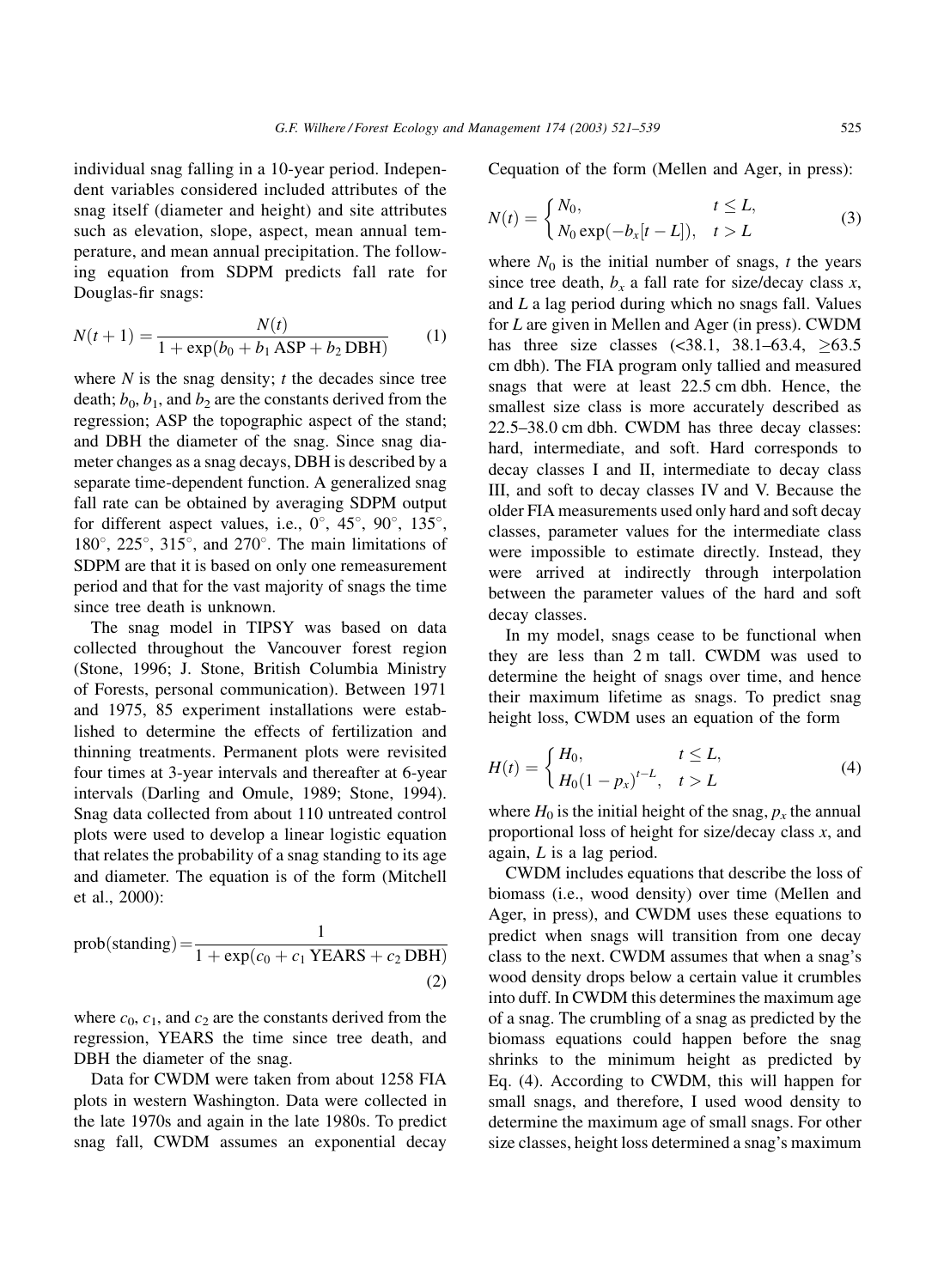lifetime. The maximum life spans of small, medium, and large snags were 70, 110, and 200 years, respectively.

I made three modifications to CWDM. The first was motivated by the intended application—exploring the effects of commercial forest management on snag dynamics. Preliminary simulations with FVS indicated that in an intensively managed industrial forest, snag diameters would rarely exceed 88.9 cm. However, the FIA data for the largest snag size class spanned a range from 63.5 to 289.6 cm, with a median diameter of approximately 101.6 cm. The large proportion of snags greater than 88.9 cm would bias the simulation results. To correct this bias, I redefined large snags to be 63.5–88.9 cm, obtained the data used to develop CWDM (K.L. Mellen, USDA Forest Service, personal communication), and re-estimated  $b_x$ values for the new truncated large size class using Eq. (3). Using equations relating tree height to diameter (Donnelly, 1997), I determined that all large hard snags in the data set had lost height prior to the first measurement, and therefore, I assumed that no large snags were in the lag period. Hence, L was set to zero for the purposes of parameter estimation. I also re-estimated  $p_x$  values for the height loss equation. Using Eq. (4), p was calculated for each snag.  $p_x$  is the mean  $p$  for size/decay class  $x$ .

The second change to CWDM was a reinterpolation of parameter values for the intermediate decay class. For my own interpolation, I assumed that  $b_x$  and  $p_x$ change at the same rate as wood density. I further assumed that for a given size/decay class, the values of  $b_x$  and  $p_x$  occur at the temporal midpoint of that class's duration. Under these assumptions, the curve generated by CWDMs biomass equation can be used to interpolate between the parameter values of hard and soft snags. The third modification to CWDM was to correct a programming error.

I averaged the outputs of the four models to create a new model—the mean snag model (MSM). The output of each model was transformed to a snag survivorship curve, i.e., the percentage of snags remaining per decade. This was done by size class, where the size classes were 22.5–38.1, 38.1–63.4, and 63.5–88.9 cm dbh; hereafter referred to as small, medium, and large snags, respectively. To obtain 90% confidence intervals about the mean survivorship curve, the variance was calculated using arcsin transformed percentages (Zar, 1984). Finally, decadal survival probabilities were calculated from the mean survivorship curves and confidence limit curves. MSM is a life-table model of the form

$$
N_{z+1} = 0
$$
  
\n
$$
N_z = S_z N_{z-1}
$$
  
\n
$$
\vdots
$$
  
\n
$$
N_3 = S_3 N_2
$$
  
\n
$$
N_2 = S_2 N_1
$$
  
\n
$$
N_1 = S_1 N_0
$$

where  $N_t$  is the number of snags in a cohort t decades old and  $S_t$  the proportion of snags that survive (i.e., remain standing) from decade  $t - 1$  to decade t.  $N_z$  is the number of snags in the oldest cohort and  $z$  the maximum age allowed for the size class. A snag cohort consists of trees of the same size class that died in the same decade.

## 2.3. The FVS

The FVS was used to simulate forest growth and development. FVS is based on the Prognosis Model (Wykoff et al., 1982; Wykoff, 1986), which was developed as a tool for comparing the stand-level response of forests to different silvicultural treatments (Teck et al., 1996). FVS is an individual-tree/distanceindependent growth model (Ritchie, 1999). Two particularly powerful features of FVS are the event monitor (Crookston, 1990; Van Dyck, 1999) and regional variants. The event monitor allows the user to (1) schedule silvicultural treatments or other actions according to events occurring in the stand; and (2) incorporate user-defined mathematical equations and logical expressions. The latter allowed me to integrate the MSM equations into FVS, resulting in a single simulation model. The event monitor is programmed through ''key word files''.

FVS is made region-specific through regional variants of the model. That is, model parameters are estimated with data collected in a particular ecoregion. I used the Pacific Northwest Coast Variant (Donnelly, 1997). The small tree sub-model of the Pacific Northwest Coast Variant generates slightly inaccurate height growth predictions (Gary Dixon, USDA Forest Service, personal communication). To correct this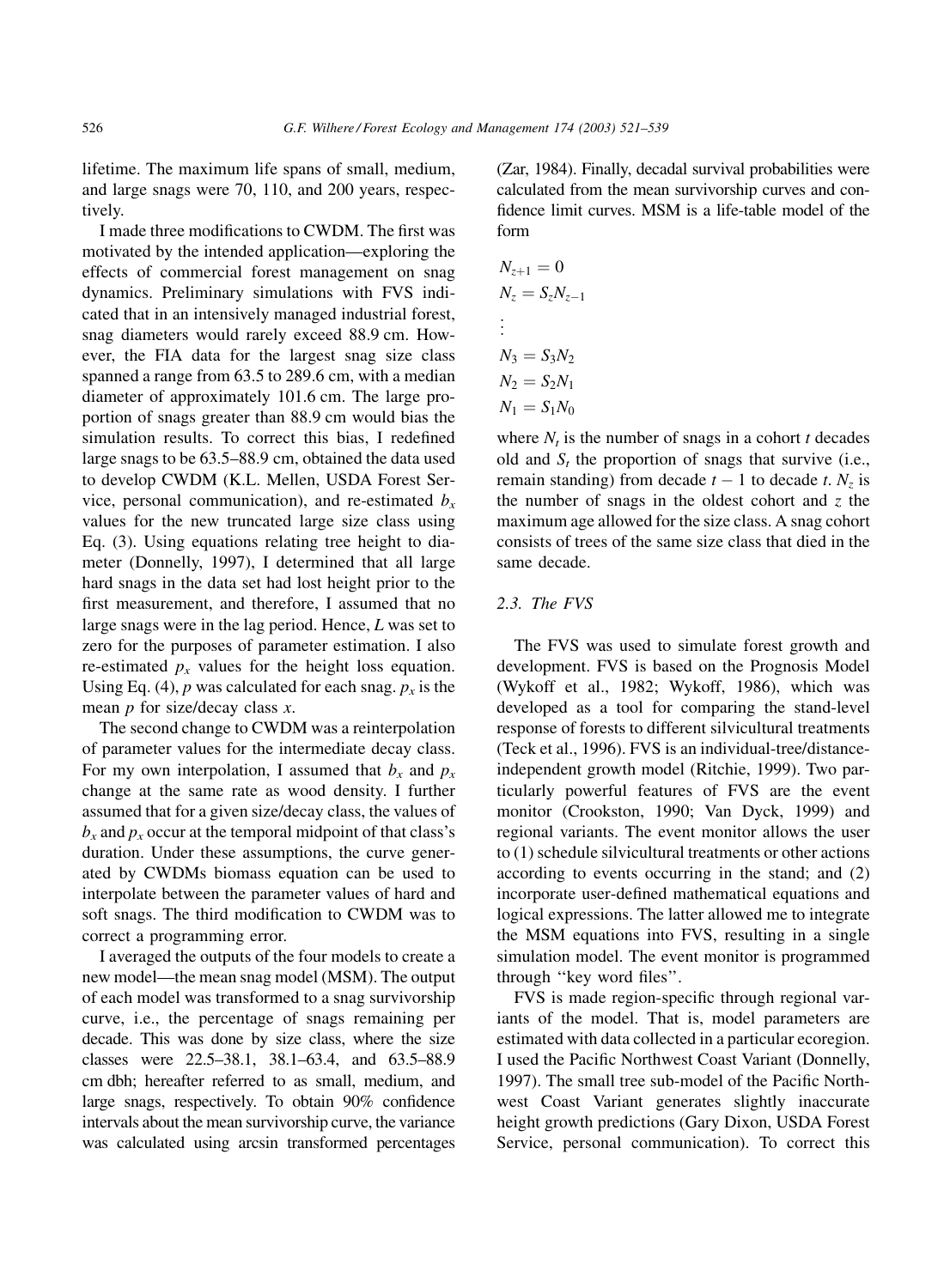problem, I modified the sub-model output using the regeneration height growth multiplier of FVS (Hamilton, 1994). I iteratively searched for a corrective multiplier by adjusting its value until the height of the 10 tallest trees approximately equaled the desired site index at total age of 58 years. On sites of moderate productivity, total age equals approximately breast height age plus 8 years (King, 1966).

FVS has its shortcomings. For example, FVS assumes that the stand is uniform across space, and therefore, FVS is not an appropriate model for exploring stand dynamics when stems are clumped. Clumping of snags and live trees is sometimes done to comply with regulations for structural retention. Also, the event monitor has a limited memory capacity, which restricts the number of variables, mathematical equations, and logical expressions that can be implemented. For instance, because of memory limitations, the model could track only two decay classes per snag size class. Hence, the number of snags in the intermediate decay class were not tallied but were lumped with hard snags.

## 2.4. Other sub-models

In addition to MSM, two other sub-models added realism to the simulations. These sub-models described: (1) decisions regarding the felling of snags for safety; and (2) windthrow of live trees in clearcuts.

During thinning or harvest operations, hazardous snags are felled for worker safety. This practice is thought to have a significant impact on snag resources. Deciding which snags pose a serious hazard is rather subjective, and hence, difficult to model. I assumed that all soft snags are considered hazardous (hazard probability  $= 1$ ) and that the newest hard snags are considered safe (hazard probability  $= 0$ ). For older hard snags, I further assumed that the hazard probability was related to its survival probability. I then created snag hazard functions based on snag survivorship curves that interpolate the hazard probability between the newest hard snags and soft snags. Snags of decay class III could be considered either hard or soft. To address this uncertainty, I constructed the functions twice: once with decay class III as hard and once with decay class III as soft, and then averaged the two functions. The resulting functions



Fig. 1. Hazard curves for snags by diameter class. Base assumption derived from mean survivorship curves of MSM (Fig. 2). Low and high hazard assumptions derived from upper and lower limits of 90% confidence interval (Fig. 2). Very high hazard assumption equals half of high hazard assumption for snag age greater than 0.

(Fig. 1) give the proportion of snags in each cohort considered unsafe, and consequently, felled. Four curves were created for each snag size class. The curves were based on the mean survivorship curve (the base assumption), the upper and lower 90% confidence limits of the survivorship curve (the low and high hazard assumptions), and one-half of the lower 90% confidence limit (the very high hazard assumption).

Live trees retained in a clear-cut are exposed to winds and are vulnerable to windthrow. These trees are intended to become future snags, and therefore,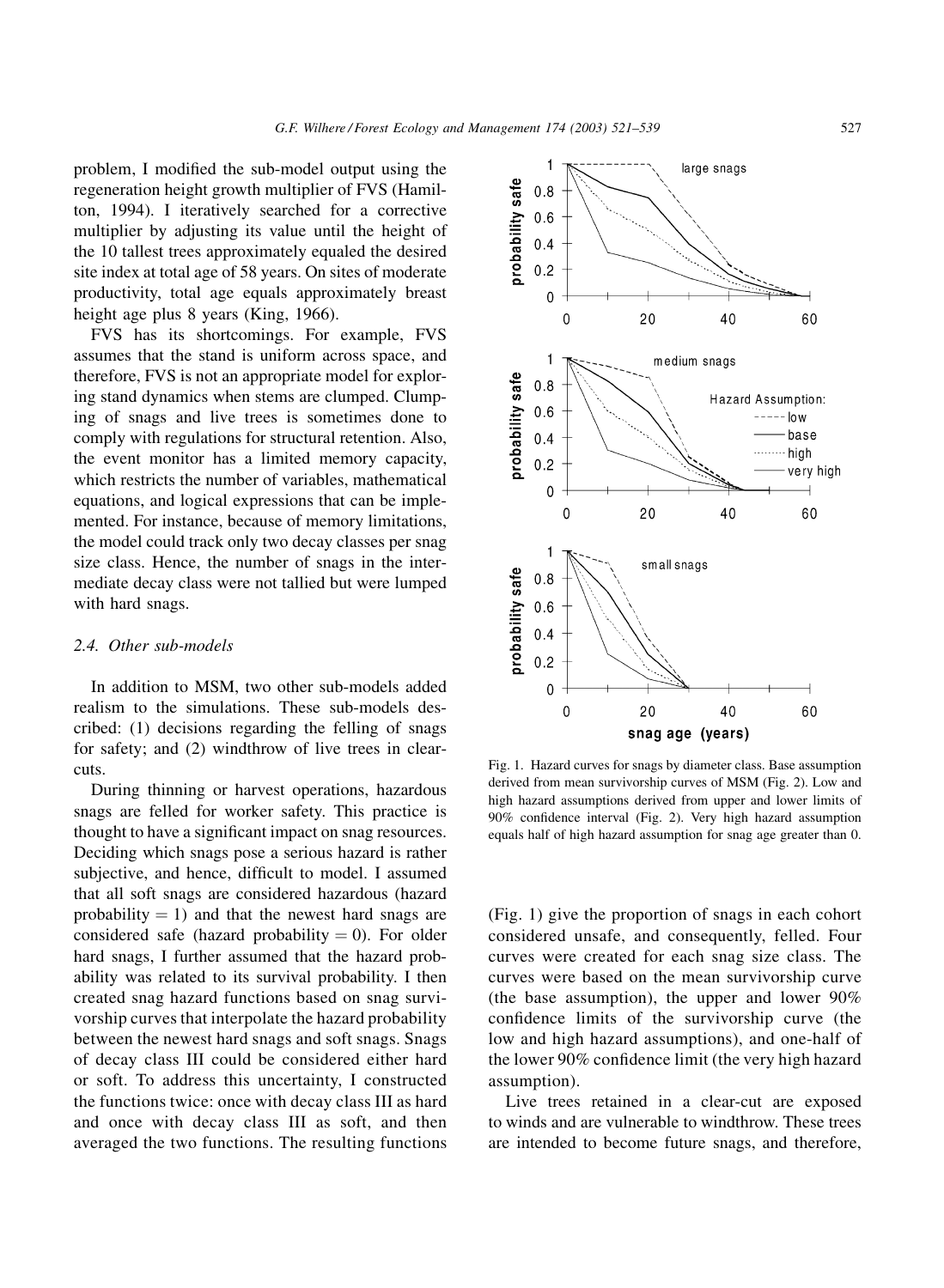windthrow could have a significant impact on snag resources. Unfortunately, few data were available with which to develop a model. I calculated geometric mean annual windthrow rates from data in Issac (1940), Adler (1994), and Schreiber (1998). Values from each study were 4.0, 5.0, and 3.1% of live trees per year, respectively. The arithmetic mean windthrow rate of the three studies was 4.0% per year. Therefore, the rate of windthrow over 10 years was 33.7% of live trees. Some proportion of windthrown trees are broken stems that become snags. Adler (1994) reported that about 19% of windthrown trees were broken stems, and Schreiber (1998) reported that 43% were broken. The mean is equal to 31%.

I assumed that trees retained in clear-cuts are completely windfirm after 10 years. Literature reviewed in Adler (1994) suggests that trees should be stable after 10 years, while Issac (1940) observed that most windthrow occurs during the first 10 years after logging. In the model, the probability of windthrow was not a function of stem diameter, the same proportion of trees were damaged in each diameter class, but broken trees were assigned to snag size classes according to stem diameter.

## 2.5. The complete simulation model

The complete simulation model consisted of FVS and keyword files that modeled snag dynamics, windthrow, and silvicultural treatments such as planting, thinning, and final harvest. Forest management scenarios and snag fall rates were changed by modifying program code or parameters in key word files. FVS can be run as a stochastic or deterministic simulation (Hamilton, 1991); my simulations were deterministic.

FVS was programmed to report tree mortality by size class every simulation cycle. Most cycles were 10 years, but some were altered to 5 years when silvicultural treatments occurred mid-decade. The number of dead trees was then passed on to the snag model. Snags were lost from every cohort each decade due to natural fall rates. The 10-year cumulative effect of windthrow was simulated as a single event 10 years after a clear-cut harvest. Some snags were felled immediately prior to pre-commercial thinning, commercial thinning, or final harvest because they were unsafe or because the number of snags exceeded regulatory requirements.

#### 2.6. Forest management scenarios

I simulated realistic management scenarios to explore the effects of silvicultural regime and government regulations on snags. However, I made two unrealistic assumptions regarding ERs. First, I assumed spatially uniform snag and tree retention, but in practice, loggers typically minimize operational difficulties by retaining most snags or trees along the edges of a stand. Second, I equated WRTs with snags, but in fact, WRTs can be live trees that are dying, damaged, or defective.

The simulated silvicultural regime is typical of those used in industrial forests of the Pacific Northwest (J. Light, Plum Creek Timber Company, personal communication), and consisted of: (1) planting 2 yearold, Douglas-fir seedlings at  $1075$  ha<sup>-1</sup>; (2) pre-commercial thinning from below at age 15 years to a residual density of 741 trees/ha; (3) commercial thinning from below at age 30 to a residual density of 346 trees/ha; and (4) clear-cut harvest at age 50 years. Final harvest and planting occurred simultaneously, but in reality could be separated by many months.

All simulations assumed a Douglas-fir site index of 105 (base age 50; King, 1966), which represents a site of moderate productivity (site class III) fairly typical of western Washington. Simulation duration was three harvest rotations. The first rotation started from bare ground. The lack of snags and live trees represented typical starting conditions before regulations for snag retention were instituted. Snag and live tree retention at the beginning of the second and third rotations was dictated by the management scenario.

The various snag management scenarios were: (1) retain none; (2) retain all; (3) OSR-only; (4) ER-only; and (5) both sets of regulations simultaneously, known as OSR and ER. For retain none, all snags were felled during every silvicultural treatment and no live trees were retained at the time of final harvest. For retain all, all snags were retained during every treatment and 4.9 ''big'' trees/ha were retained at final harvest. For OSR-only, hazardous snags were felled during every treatment according to the snag hazard functions (Fig. 1). For ER-only, safety considerations were ignored, but only enough snags and trees to meet the minimum ERs were retained, i.e., 7.4 of the largest snags available and 4.9 ''little'' live trees/ha. For OSR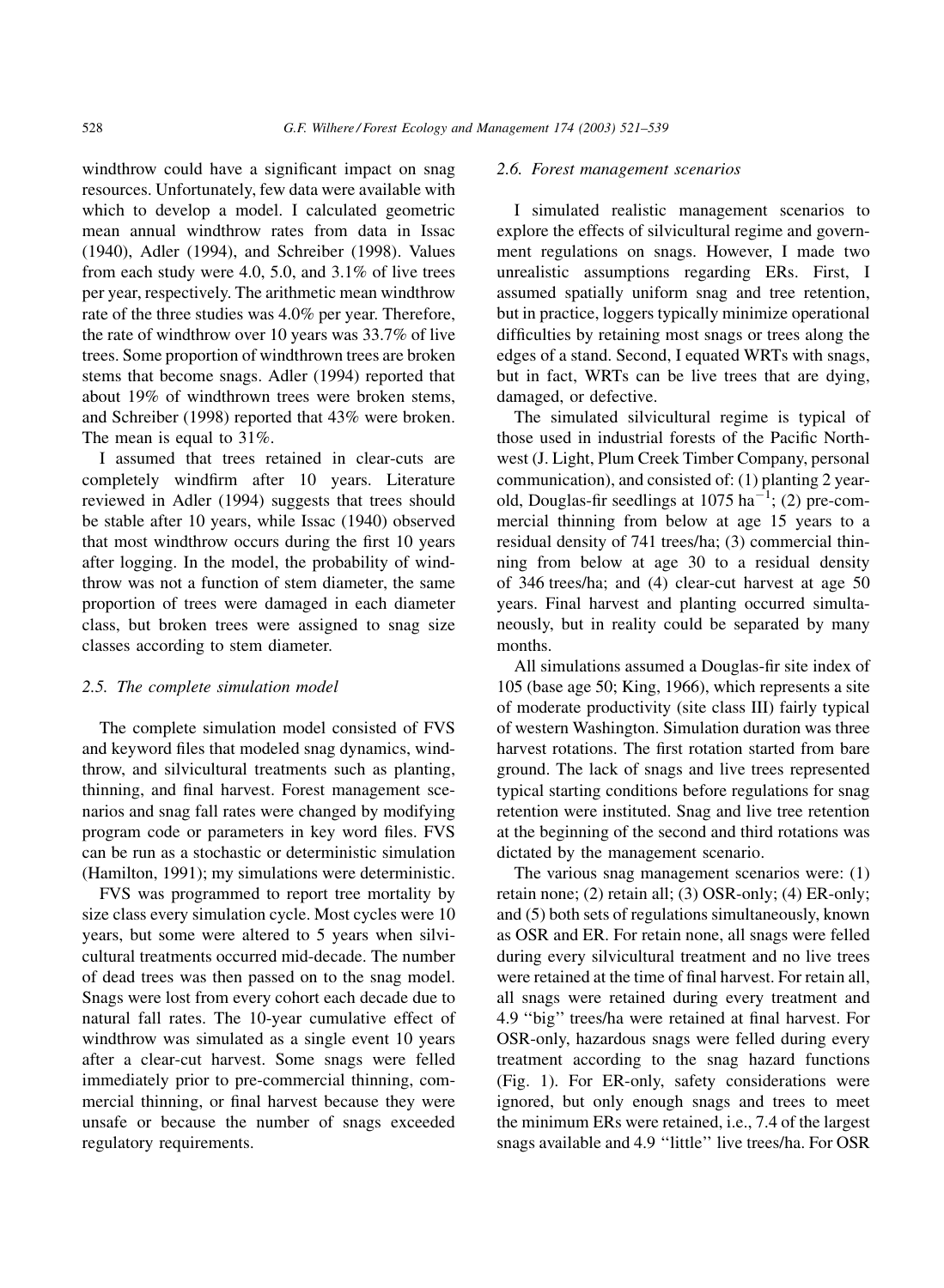and ER, both occupational safety and minimum environmental regulations were enforced.

Trees are referred to as big and little to avoid confusion with large and small snags. When retaining little trees, the selected trees are greater than 25.4 cm dbh but the smallest diameter available. When retaining big trees, trees selected are either greater than 63.5 cm dbh or the largest available.

To compare different scenarios the mean snag density per decade was calculated. This metric is the snag density averaged across all decades of the second and third rotations, i.e., post-harvest in year 50 to pre-harvest in year 150 for simulations with a 50 year rotation. To compare variability, the maximum and minimum snag densities in the second or third rotation were used.

## 2.7. Snag recruitment curves

Recruitment curves illustrate an input–output relationship between snags or trees retained and the mean snag density per decade. Snag recruitment curves indicate how snag dynamics respond to changes in the amount of structural retention. To generate such curves, successive simulations were run with the density of snag and/or live tree retention changed incrementally each simulation. Separate recruitment curves were generated for the retention of snags, little trees, and big trees. The recruitment curve's slope has units of either sph/decade/rsph or sph/decade/rtph, where rsph means retained sph and rtph means retained trees per hectare.

#### 2.8. Sensitivity analysis

## 2.8.1. Sensitivity to model uncertainties

The four models used to create MSM were of undetermined reliability. Hence, evaluating MSMs sensitivity to modeling assumptions and parameter uncertainty was essential. The two most significant sources of uncertainty were considered to be the survival probabilities of MSM and the assumptions of the hazard model. To evaluate the former, simulations were conducted using survival probabilities derived from the 90% confidence limits of the survivorship curves. To evaluate the latter, simulations were conducted using the four different hazard assumptions described above.

### 2.8.2. Sensitivity to silvicultural regime

Snag dynamics will be affected by changes to the silvicultural regime, but how much? To answer this question three variables of the regime were changed by  $+20$  and  $-20\%$ : the residual density of pre-commercial thinning, the residual density of commercial thinning, and the rotation length. Interactions among pre-commercial thinning density, commercial thinning density, and rotation length were not explored.

# 3. Results

## 3.1. The snag dynamics model

Values for  $S_t$ , snag survival probabilities, are given in Table 1. These values were derived from the snag survivorship curves (Fig. 2). The four snag models gave similar results for small diameter snags but diverged as snag diameter increased. This is reflected

Table 1

Snag survival probabilities by age class and diameter class. Values derived by averaging outputs of four independent snag models. Survival probability set to zero when snag height below minimum (large and medium snags) or snag wood density below minimum (small snags)

| Age class<br>(year) | Approximate  | Snag diameter class |        |       |  |
|---------------------|--------------|---------------------|--------|-------|--|
|                     | midpoint age | Large               | Medium | Small |  |
| $0 - 9$             | 5            | 0.957               | 0.954  | 0.922 |  |
| $10 - 19$           | 15           | 0.930               | 0.889  | 0.783 |  |
| $20 - 29$           | 25           | 0.874               | 0.812  | 0.660 |  |
| $30 - 39$           | 5            | 0.780               | 0.699  | 0.553 |  |
| $40 - 49$           | 5            | 0.729               | 0.617  | 0.502 |  |
| $50 - 59$           | 55           | 0.703               | 0.621  | 0.545 |  |
| $60 - 69$           | 65           | 0.752               | 0.687  | 0.586 |  |
| $70 - 79$           | 75           | 0.814               | 0.714  | 0.000 |  |
| $80 - 89$           | 85           | 0.843               | 0.727  | 0.000 |  |
| $90 - 99$           | 95           | 0.837               | 0.718  | 0.000 |  |
| $100 - 109$         | 105          | 0.831               | 0.696  | 0.000 |  |
| 110-119             | 115          | 0.852               | 0.000  | 0.000 |  |
| 120-129             | 125          | 0.873               | 0.000  | 0.000 |  |
| 130-139             | 135          | 0.874               | 0.000  | 0.000 |  |
| $140 - 149$         | 145          | 0.875               | 0.000  | 0.000 |  |
| 150-159             | 155          | 0.876               | 0.000  | 0.000 |  |
| $160 - 169$         | 165          | 0.877               | 0.000  | 0.000 |  |
| 170-179             | 175          | 0.878               | 0.000  | 0.000 |  |
| 180-189             | 185          | 0.880               | 0.000  | 0.000 |  |
| 190-199             | 195          | 0.881               | 0.000  | 0.000 |  |
| $200 - 210$         | 205          | 0.000               | 0.000  | 0.000 |  |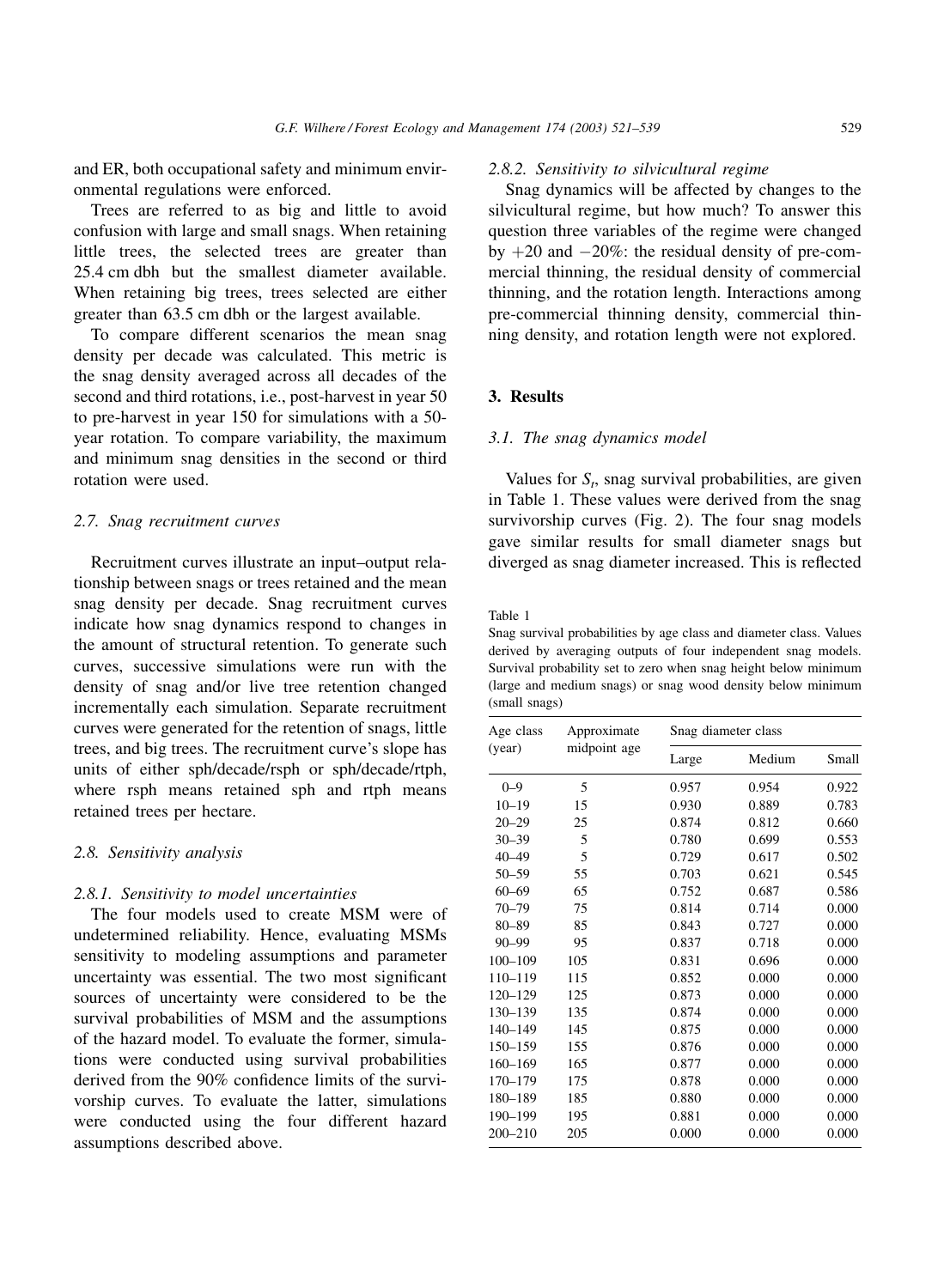

Fig. 2. Mean survivorship curve and 90% confidence interval about the mean for MSM, see text for definition of size classes.

by the relative widths of the 90% confidence intervals about the snag survivorship curves for MSM. Also note that the width of each confidence interval is not constant, but changes with time. Uncertainty is very high for survivorship of large snags older than about 30 years.

The mean survivorship curves show that large snags remain standing much longer than small snags. Starting with age zero cohorts, let  $t_{50}$  be the time to reach 50% of the initial cohort size and  $t_{10}$  be the time to reach 10% of the initial cohort size. For large diameter snags  $t_{50}$  is equal to 41 years, but  $t_{50}$  is equal to 34 years for a medium diameter cohort, while a small diameter cohort reaches  $t_{50}$  at 24 years. Survivorship curves for small, medium, and large diameter cohorts reach  $t_{10}$  at 49, 70, and 110 years, respectively. The shape of the survivorship curve differs between large snags and other snags. For instance, the ratio  $t_{10}/t_{50}$  is equal to 2.63 for large snags. In contrast this ratio is equal to 2.04 and 2.05 for small and medium snags, respectively.

#### 3.2. Forest management scenarios

If no snags or trees are retained during silvicultural operations, then snag dynamics exhibit large fluctuations and long periods when no snags are present (Fig. 3A). Snag density peaks immediately before final harvest at 19.8 sph, but after final harvest remains at zero for about 20 years, or about 40% of the 50-year rotation. Following commercial thinning there is also a short period when the stand contains no snags. Mean snag density per decade over two rotations was 4.8, 3.1 sph for medium snags, but 0.0 sph for large snags (Fig. 4).

If all snags and 4.9 big trees/ha are retained, then snag dynamics exhibit smaller fluctuations and much greater snag densities relative to the no retain scenario (Fig. 3B). Snag density peaks just prior to final harvest at 29.1 sph and then falls over the next 20 years to 15.0 sph. The number of snags begins to rise when suppression mortality creates small diameter snags. Mean snag density per decade was 22.9, 13.6 sph for medium snags, and 0.6 sph for large snags. The retention of big trees led to the presence of large snags.

Simulations of current regulations showed that snag density exhibits two peaks over a 50-year rotation: at year 30 prior to commercial thinning and at year 50 prior to final harvest (Fig. 3C). Both silvicultural operations cause an instantaneous decrease in snag density to 7.4 sph, the minimum density required by ERs. After final harvest, snag density gradually drops to 4.2 sph and then increases as suppression mortality recruits small diameter snags. Retention of 4.9 little trees/ha leads to a small number of large snags, 0.1 sph. Mean snag density per decade was 10.3 sph for all snags and 6.2 sph for medium snags. Both densities were less than half that produced when all snags are retained (Fig. 4). Mean densities per decade of soft snags were close to zero—less than 0.1 sph/decade. At time of harvest, 4.9 little trees/ha equaled about 2% of live stems or 1% of total stem volume per hectare.

Separate simulations of occupational safety and environmental regulations demonstrated that environmental regulations dominate snags dynamics. Simulations of OSR-only and ER-only both increased the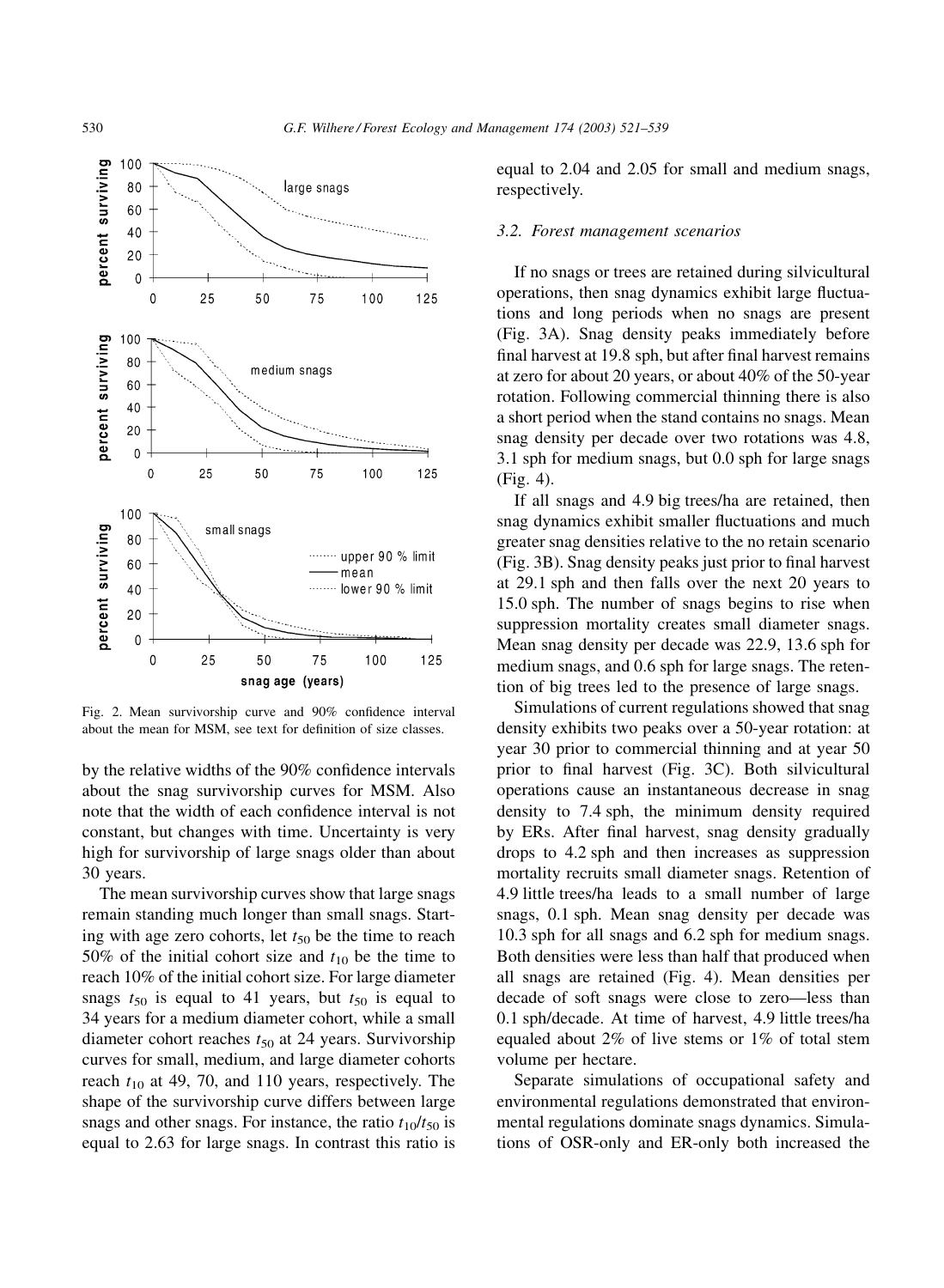

Fig. 3. Simulations of three regulatory scenarios for snag and live tree retention: no snag or live tree retention (A); retention of all snags and 4.9 big live trees/ha harvested (B); and current regulations, retention of the 7.4 largest snags and 4.9 little live trees/ha harvested (C).

mean densities of small and medium snags relative to simulations of OSR and ER. However, simulations of OSR-only resulted in much larger increases than ERonly. Mean snag density per decade for all snags was 14.9 sph for OSR-only but 10.6 sph for ER-only. OSR-only resulted in a greater mean value for medium snags compared to ER-only: 9.42 versus 7.57 sph, respectively. But, OSR-only also resulted in a smaller minimum value for medium snags: 0.5 versus 4.0 sph.



Fig. 4. Mean snag density per decade for five regulatory scenarios. ''Retain none'' means no retention of snags during silvicultural treatments and no retention of live trees during final harvest. ''Retain all'' means retain all snags during silvicultural treatments and retain 4.9 big trees/ha during final harvest. OSR-only refers to occupational safety regulations. ER-only refers to environmental regulations.

The minimum density for medium diameter snags occurred in the OSR-only simulations at the time of commercial thinning, year 30 in the rotation. Simulations of ER-only yielded more soft snags (Fig. 4).

## 3.3. Recruitment curves

Incremental changes to current regulations resulted in recruitment curves that are linear for lower snag retention rates and saturate at higher retention rates (Fig. 5A). Below a retention rate of 12.4 sph, the average slope for snag recruitment curves was 0.70 sph/decade/rsph for all snags and 0.41 sph/ decade/rsph for medium snags. In other words, the correspondence between the number of snags retained and the mean density per decade is less than one-toone. In effect, to increase mean snag density per decade by 1, the number of snags retained must be increased by about 1.4 sph. A unit per hectare increase in mean density per decade of medium diameter snags requires that snag retention be increased by about 2.4 sph. The slope of the curve for large diameter snags is zero and the mean snag density per decade was 0.05.

At snag retention levels greater than about 15 sph, further increases in mean snag density per decade cease. The recruitment curves saturate at 14.8 and 9.1 sph/decade for all snags and medium diameter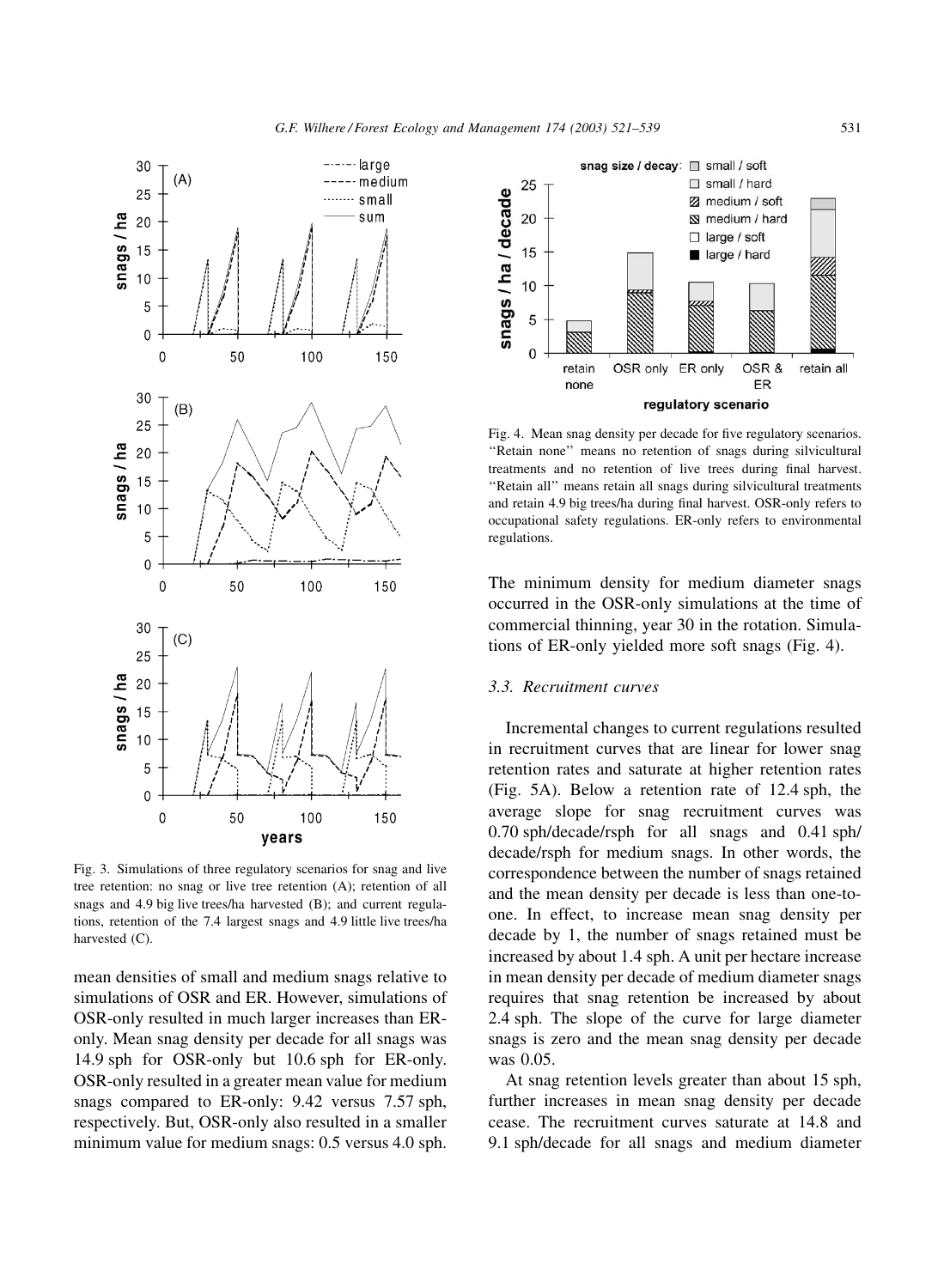

Fig. 5. Snag recruitment curves for snag retention (A), retention of little live trees (B), and retention of big live trees (C). Diameter classes refer to large snags  $(\geq 63.5 \text{ cm})$ , large and medium snags  $(\geq 38.1$  cm), and all snags ( $\geq 22.5$  cm).

snags, respectively. Simulations demonstrated that saturation at these snag densities is caused by safety regulations. At the time of final harvest, snag density exceeds the requirements of environmental regulations, but safety regulations require felling of snags to a density below environmental regulations. Without safety regulations the recruitment curves would saturate at 22.9 and 13.6 sph/decade for all snags and medium snags, respectively; the same values as the retain all scenario.

Snag recruitment curves versus retention of little live trees show much smaller gains per stem retained (Fig. 5B). The average slope for all snags was 0.05 sph/decade/rtph. Hence, a unit increase in mean snag density per decade requires that an additional 20 live trees/ha be retained at the time of final harvest. At time of harvest, 20 little trees/ha equaled 6% of live stems or 4% of total stem volume per hectare. The average slope of the recruitment curves for large snags was 0.02 sph/decade/rtph. A unit per hectare increase in the number of large snags requires retention of an additional 50 little trees/ha. Recruitment curves generated by increasing snag and live tree retention simultaneously showed no nonlinear synergistic effects.

When large live trees are retained, segments of a snag recruitment curve can acquire a negative slope (Fig. 5C). When more than 13 trees/ha are retained the recruitment curve for all snags has a slope equal  $-0.21$  sph/decade/rtph. Simulations indicated that the number of snags recruited declines because the overstory of large trees suppresses growth of the regenerating understory. Less growth leads to less competition and consequently less mortality over the course of a rotation. Retaining big live trees results in greater gains in the recruitment of large snags. The slope of the large snag recruitment curve is equal to 0.05 sph/decade/rtph. On the other hand, repeated retention of big trees has a severe economic impact. At the time of harvest, 12.3 big trees/ha equaled about 4% of live stems but 21% of total stem volume per hectare.

# 3.4. Sensitivity analysis

# 3.4.1. Sensitivity to parameter estimates and model assumptions

Simulations using snag survival probabilities calculated from the confidence limits of the snag survivorship curves resulted in modest changes in snag dynamics (Table 2). Simulations using survival probabilities calculated from the upper bound had 8% more snags, 9% more medium snag, and 15% more large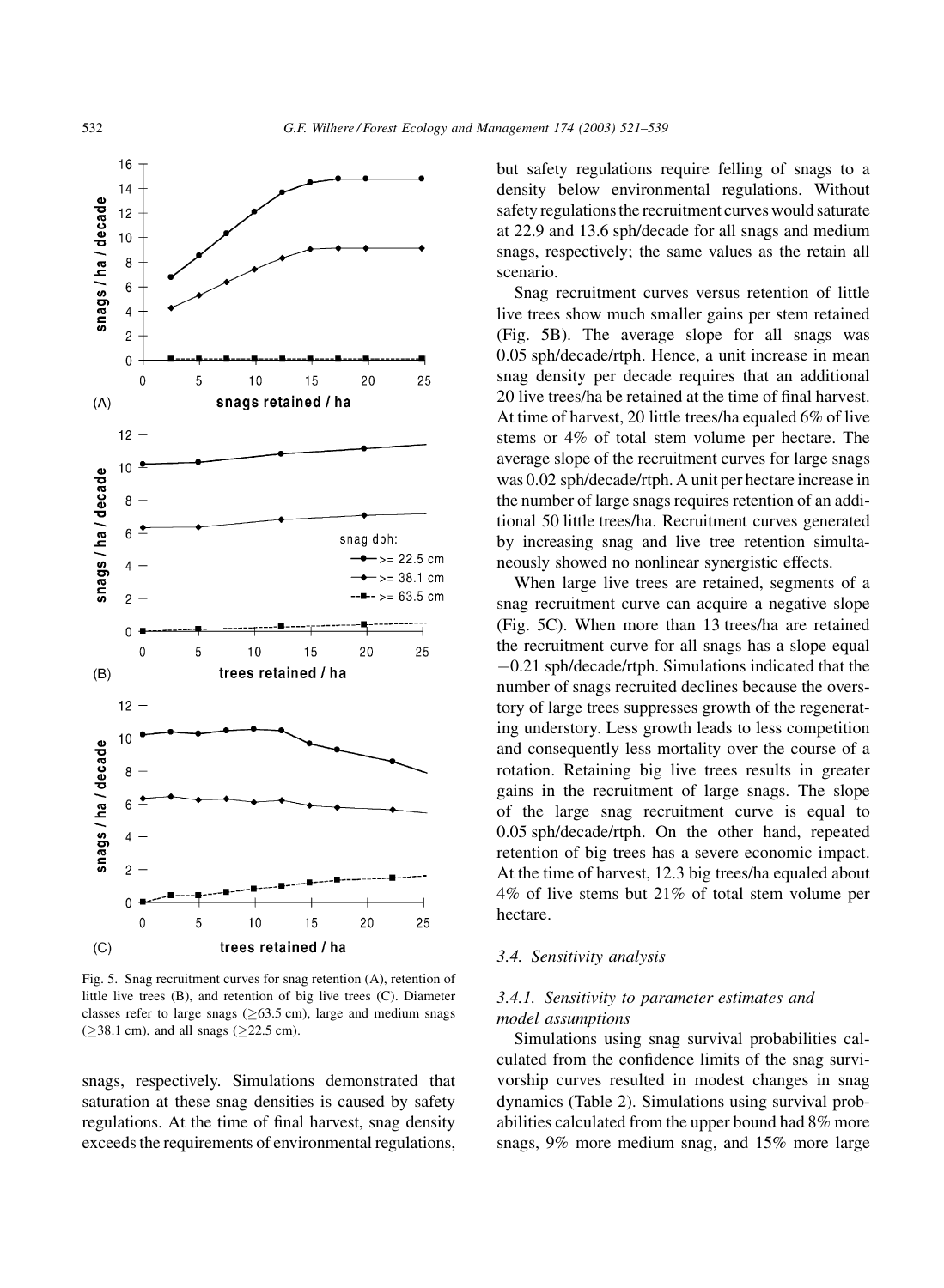Table 2

Results of sensitivity analysis for MSM snag survival probability values and L and I hazard assumptions. Results reported in both mean sph/ decade and as percent change from base simulation (number in parentheses). ''Base simulation'' is the OSR and ER scenario

|                                                                | Snag diameter class/decay class |            |               |               |               |            |               |  |
|----------------------------------------------------------------|---------------------------------|------------|---------------|---------------|---------------|------------|---------------|--|
|                                                                | Small/hard                      | Small/soft | Medium/hard   | Medium/soft   | Large/hard    | Large/soft | Total         |  |
| Base simulation                                                | 3.95                            | $\Omega$   | 6.18          | 0.06          | 0.13          | $\Omega$   | 10.31         |  |
| Snag survival probabilities 90% confidence bounds (see Fig. 2) |                                 |            |               |               |               |            |               |  |
| Upper bound                                                    | 4.16(5.3)                       | 0(0)       | 6.72(8.7)     | 0.09(50.0)    | 0.15(15.4)    | 0(0)       | 11.12(7.9)    |  |
| Lower bound                                                    | $3.69(-6.6)$                    | 0(0)       | $5.40(-12.6)$ | $0.03(-50.0)$ | $0.10(-23.1)$ | 0(0)       | $9.21(-10.7)$ |  |
| L and I hazard assumptions (see Fig. 1)                        |                                 |            |               |               |               |            |               |  |
| Low hazard                                                     | $3.85(-2.5)$                    | 0(0)       | 6.48(4.9)     | 0.09(50.0)    | 0.16(23.1)    | 0(0)       | 0.58(2.6)     |  |
| High hazard                                                    | 4.02(1.8)                       | 0(0)       | $5.85(-5.3)$  | $0.03(-50.0)$ | $0.11(-15.4)$ | 0(0)       | $10.01(-2.9)$ |  |
| Very high hazard                                               | 4.09(3.5)                       | 0(0)       | $5.45(-11.8)$ | $0.01(-83.3)$ | $0.08(-38.5)$ | 0(0)       | $9.63(-6.6)$  |  |

snags. Simulations using survival probabilities calculated from the lower bound had 11% fewer snags and 13% fewer medium snags. The density of large snags decreased by 23% from 0.13 to 0.10 sph/decade. The low sensitivity of total snag density to changes in snag survival probabilities can be attributed to the composition of the snag population. Nearly all snags were small and medium, the size classes with narrow confidence intervals about their survivorship curves. As more large snags are retained, the model will become more sensitive to snag survival probabilities and projections of snag dynamics will become more questionable.

Under the OSR and ER scenario, the overall density of snags was relatively insensitive to the hazard assumptions (Table 2). The very high hazard assumption changed snag density by  $-7\%$ . In contrast, the size/ decay class distribution of the snag population was sensitive to the hazard assumptions. The very high hazard assumption changed the densities of small and hard medium snags by 4 and  $-12\%$ , respectively, but the densities of large snags and soft medium changed by  $-38$  and  $-83\%$ . Simulations showed that model sensitivity to the hazard assumptions increases as snag retention increases.

#### 3.4.2. Sensitivity to the silvicultural regime

Changing the residual density of commercial thinning by  $+20$  and  $-20\%$  changed mean snag density per decade by  $+17$  and  $-12\%$ , respectively (Table 3). The largest percent change was exhibited by large snags. Large snag density increased by 51% when

Table 3

Results of sensitivity analysis for silvicultural prescriptions. Results reported in both mean sph/decade and as percent change from base simulation (number in parentheses). Base simulation is OSR and ER scenario

|                                      | Snag diameter class/decay class |            |               |               |               |            |                |
|--------------------------------------|---------------------------------|------------|---------------|---------------|---------------|------------|----------------|
|                                      | Small/hard                      | Small/soft | Medium/hard   | Medium/soft   | Large/hard    | Large/soft | Total          |
| Base simulation                      | 3.95                            | $\Omega$   | 6.18          | 0.06          | 0.13          | $\Omega$   | 10.31          |
| Commercial thin residual density     |                                 |            |               |               |               |            |                |
| Decrease 20%                         | $3.49(-11.4)$                   | 0(0)       | $5.36(-13.3)$ | 0.06(0)       | $0.11(-15.4)$ | 0(0)       | $9.03(-12.4)$  |
| Increase 20%                         | 4.69(18.7)                      | 0(0)       | 7.11(15.0)    | 0.06(0)       | 0.20(53.8)    | 0(0)       | 12.06(17.0)    |
| Pre-commercial thin residual density |                                 |            |               |               |               |            |                |
| Decrease 20%                         | $3.32(-15.9)$                   | 0(0)       | $6.11(-1.1)$  | $0.05(-16.7)$ | 0.65(400.0)   | 0(0)       | $10.13(-1.7)$  |
| Increase 20%                         | 4.44(12.7)                      | 0(0)       | 6.19(0.2)     | 0.06(0)       | 0.17(30.8)    | 0(0)       | 10.86(5.3)     |
| Stand age at clear-cut harvest       |                                 |            |               |               |               |            |                |
| Decrease 20%                         | 3.95(0)                         | $0.02(-)$  | $4.15(-32.8)$ | $0.02(-66.7)$ | $0.05(-61.5)$ | 0(0)       | $8.20 (-20.5)$ |
| Increase 20%                         | $3.73(-5.6)$                    | $0.16(-)$  | 8.08 (30.7)   | 0.06(0)       | 1.14 (776.9)  | $0.01(-)$  | 13.17 (27.8)   |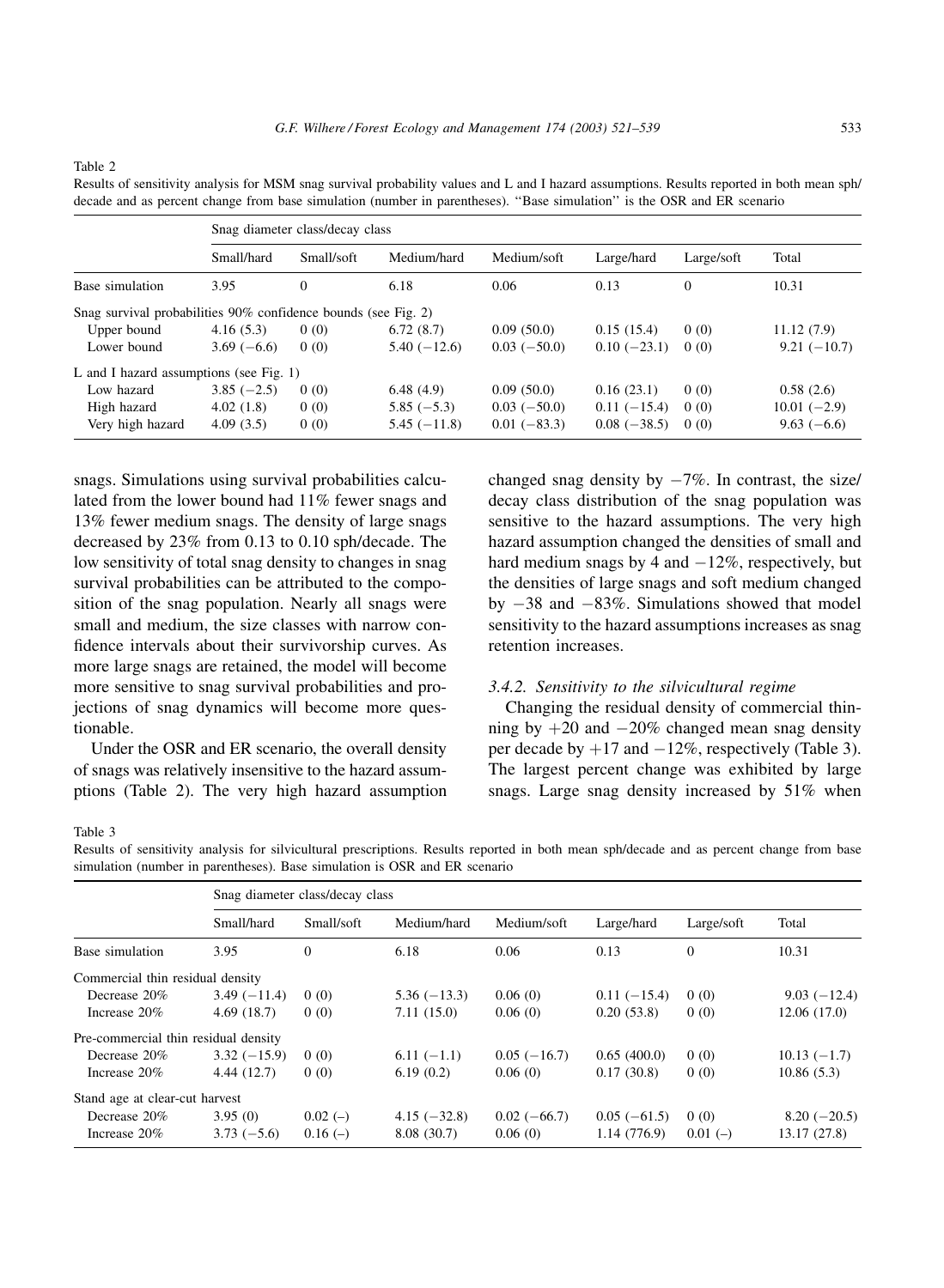residual density was increased by 20%. Changing the residual density of pre-commercial thinning by  $+20$ and  $-20\%$  changed mean snag density per decade by only  $+5$  and  $-2\%$ , respectively. However, when residual density was decreased by 20% the mean density of large snags increased by 400% from 0.13 to 0.65 sph/ decade. This was caused by more rapid growth into the larger diameter class and subsequent mortality.

Changes to rotation length had a greater impact on snag resources than changes to thinning prescriptions. The  $+20$  and  $-20\%$  changes to rotation length changed mean snag density per decade by  $+28$  and  $-20\%$ , respectively (Table 3). Increasing rotation length by 20% to 60 years increased the density of large snags by over 700%, from about 0.1 to about 1.1 sph/decade. Increasing rotation length also resulted in the development of more soft snags, especially in the small size class.

#### 4. Discussion

# 4.1. Critique of the model

Simulation models are powerful tools for informing management decisions. Though empirical data are preferable to simulations, such data are often unavailable. There were no available data on snag dynamics in industrial forests managed according to current government regulations. Hence, I used existing models and the best information available to create a new model that describes Douglas-fir snag dynamics in an industrial forest. The model was used to explore how changes to current practices affect snag dynamics and it can be readily modified to simulate many other management scenarios.

My model has a number of shortcomings. First, FVS models only one cause of tree mortality—competitive suppression; although insect and disease extensions are available for some variants. Hence, my simulations do not account for mortality due to physical injury (e.g., wind, ice) or disease (e.g., root rot), and therefore, probably underestimate mortality and consequent snag density. Second, the accuracy of the snag model, MSM, has not been rigorously assessed. However, four different snag models yielded very similar survivorship curves for small snags and somewhat similar curves for medium snags. This lends

considerable credibility to the survivorship curves produced by averaging the four models.

Third, I found little data on the fate of live trees retained in clear-cuts. The fate of such trees and their benefit to wildlife is an open question, especially with respect to small diameter trees. The retention of live trees is occasionally a point of contention because some forest managers view windthrow as a waste of timber. More data are needed to improve models and resolve conflicts. Fourth, assumptions addressing the effect of OSRs were based on an interpretation of current guidelines (DNR et al., 1992) and on conversations with agency field staff. To the best of my knowledge, no data on the felling of hazardous snags have been collected. As one reviewer put it, safety regulations are the ''wildcard'' in snag management. Concerns for safety, both genuine and feigned, allow felling of any snag. This aspect of snag dynamics was especially difficult to model.

Fifth, ERs clearly state the minimum requirements for snag and live tree retention, but the regulations are thought to be laxly enforced and regular compliance is suspect. On occasion loggers may leave more than the minimum density of snags, but since snags are hazardous and interfere with operations, it is generally believed that the number of snags retained does not usually meet the regulatory minimums. Unfortunately, there are no data on compliance with which to confirm or dispel these rumors. In summary, each shortcoming of the model affects the projections in a different way, but their net effect is difficult to judge. The best solution to model uncertainty is more and better data.

#### 4.2. Snag dynamics in an industrial forest

The results suggest that silvicultural regimes like the one simulated yield: (1) small and medium diameter snags at moderate densities (20 sph) for short periods of time (5–10 years); (2) a snag population with high temporal variation fluctuating between about 4.2 and 22.5 sph; (3) mean snag densities of small, medium, large, and all snags are equal to approximately 3.9, 6.2, 0.1 and 10.3 sph/decade; and (4) a soft snag density less than 0.1 sph/decade.

Snag dynamics in industrial forests of Washington and Oregon are determined by ERs and the silvicultural regime. According to my model, OSRs are a minor constraint at current levels of snag retention,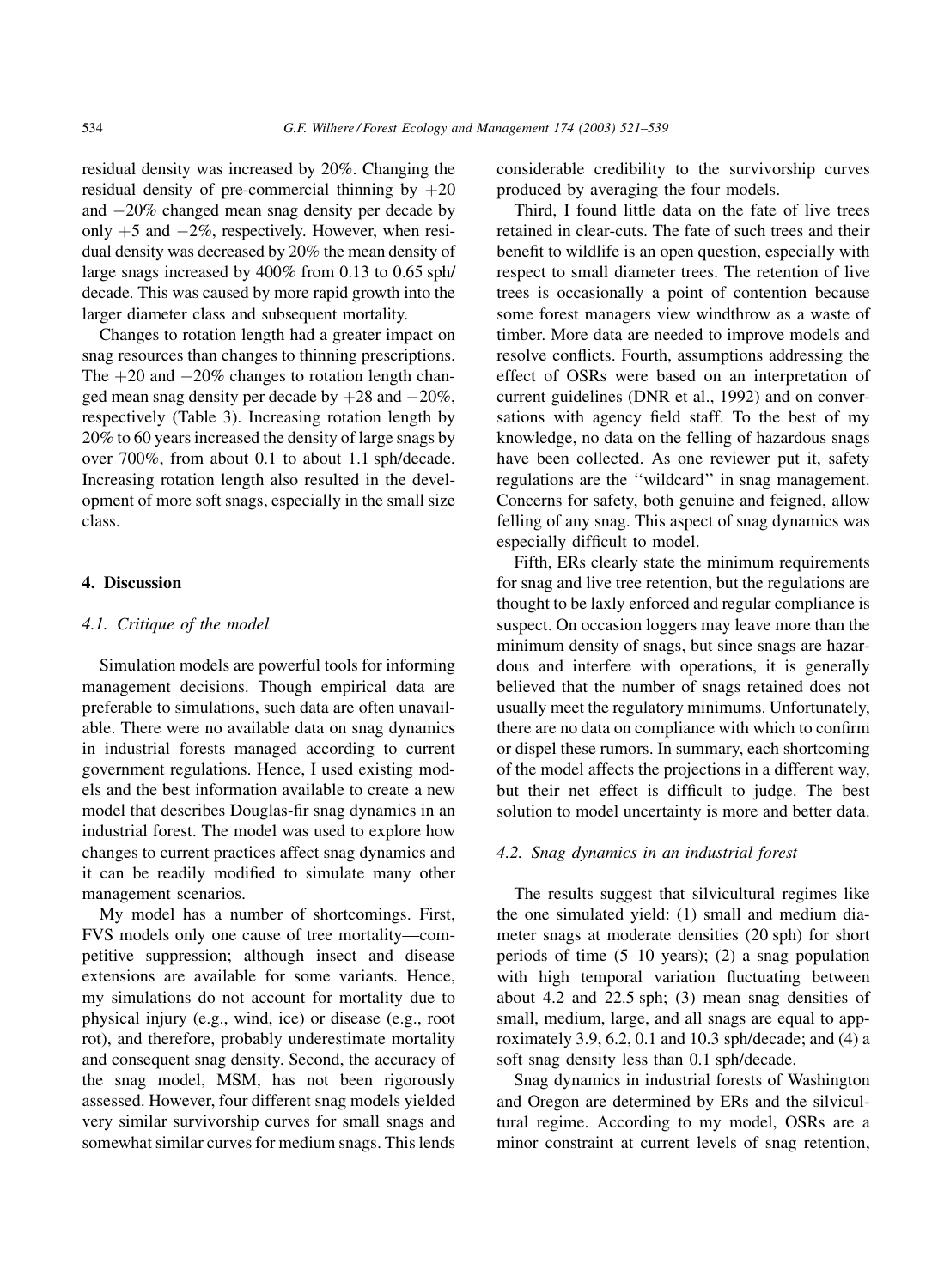and therefore, enhancing snag resources is operationally feasible. However, OSRs are a major constraint on the retention of soft snags. This component of wildlife habitat is essentially eliminated from managed stands.

Snag recruitment curves will be useful tools for managing snags. Such curves specify retention levels needed to meet snag density objectives, reveal limitations imposed by current practices, and indicate the most effective means of managing snags. In particular, the curves show that: (1) a unit increase in the number of snags retained produces less than a unit increase in the mean snag density per decade; (2) retaining snags is about 10 times more effective at increasing mean snag density than retaining little live trees; (3) safety rules reduce the maximum snag density that can be achieved with a 50-year rotation; and (4) increasing the density of large snags depends on increasing the density of large live trees retained.

Snag management for the benefit of wildlife has emphasized the retention of snags (Hansen et al., 1991; Franklin et al., 1997) and the artificial creation of snags (Bull and Partridge, 1986; Chambers et al., 1997). Simulations indicate that these tactics for snag management may be greatly augmented through simple changes to conventional silvicultural treatments. Surprisingly, reducing the residual density of precommercial thinning by 20% yielded a fivefold increase in the density of large snags. The growth and mortality projections of FVS are subject to error; nevertheless, such results suggest interesting possibilities for snag management. Conventional thinning prescriptions aim to maximize tree growth or minimize tree mortality. For the purposes of snag management, thinning prescriptions might aim for an optimal balance between mortality and growth—a balance that meets the needs of wildlife and of forest managers.

## 4.3. Snag management policy

Do current practices provide enough snags for wildlife? The answer depends on goals for wildlife populations, and such goals are the purview of policy makers. A starting point for policy discussions are natural forest conditions prior to commercial timber management. Published estimates suggest that in the early 1800s about 60–70% of forests in western Oregon and Washington were old-growth (Spies and Franklin, 1988; Booth, 1991). The remaining landscape was covered by earlier stages of forest succession. In the most thorough study of unmanaged forests in the Pacific Northwest to date (Spies and Franklin, 1991), snags were almost equally abundant in young (40–80 years), mature (80–195 years), and old-growth (>195 years) forest stands. The density of snags  $\geq$ 27.9 cm dbh and  $\geq$ 2 m tall was found to be 49.7, 56.3, and 49.4 sph in young, mature, and old-growth forest, respectively (R. Hess, Oregon State University, personal communication). Large snags (>63.5 cm dbh;  $\geq$ 2 m tall) were present in young, mature, and oldgrowth stands at densities of 21.5, 15.4, and 21.5 sph, respectively. Differences were found in the ratio of hard snags to soft snags—3:5, 8:5, and 7:5 for young, mature, and old-growth stands, respectively. Data from Ohmann et al. (1994) corroborate the findings of Spies and Franklin (1991).

Differences in snag resources between unmanaged and industrial managed forests are striking (Fig. 6). The density of snags in unmanaged forest is over five times the mean density per decade produced by silvicultural regimes like the one simulated. The density of large snags produced by current forest management could be as much as 100 times less that found in unmanaged forest. The density of soft snags could be as much as 200 times less that found in unmanaged forest. If structural retention is greatly increased to 17.3 snags and 12.3 big trees per ha, then the mean density of large snags per decade is still only 6% of that occurring in unmanaged forest. My results indicate that industrial silvicultural regimes cannot mimic the snag dynamics of unmanaged forests; current regimes cannot even come close.

How can these adverse impacts to snag resources be minimized or mitigated? First, increase the structural retention required by environmental regulations. Snag recruitment curves for the 50-year rotation show that mean snag density per decade for medium snags can be increased substantially through greater snag retention. The curves also show that a significant increase in the density of large snags requires greater retention of big trees.

Second, since safety regulations cannot be relaxed, the snag retention must involve planning over longer time spans and larger land areas. Most managed landscapes contain places unsuitable for silviculture, such as forested buffers to protect streams and wetlands,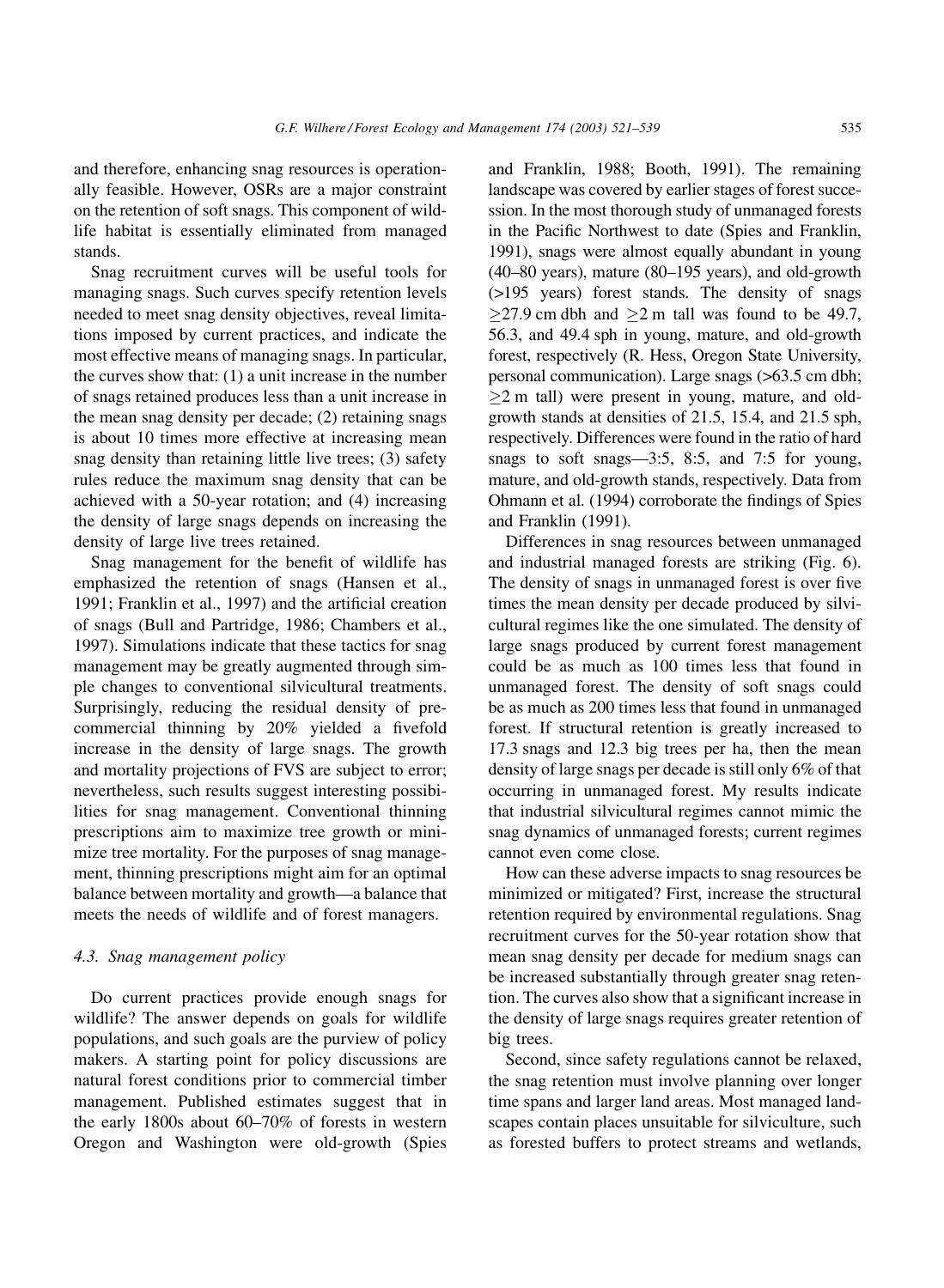

Fig. 6. Comparison of snag densities in simulated managed forest with snag densities in unmanaged young, mature, and old-growth forest (T. Spies, unpublished data). Retention of 17.4 snags and 4.9 little live trees per ha is the OSR and ER snag management scenario.

very steep slopes, or ground too unproductive for commercial forestry. Such places will provide soft snags, and they should be inventoried to determine how much they contribute toward landscape-level objectives for snags. The shifting mosaic concept of landscape management (Harris, 1984; Hunter, 1990) could be applied to snags. Over time, snag densities shift around a landscape as different stands develop, are thinned, and are harvested. Snag densities across a landscape can be projected over time through simulations, and silvicultural operations across the same landscape can be planned in order to achieve landscape-level objectives. Managing a small subset of stands on a longer rotation could be a practical tactic for achieving large and soft snag objectives. These stands would be distributed across a landscape, and their management could be timed such that sub-divisions of the landscape, e.g., small watersheds, always met snag objectives.

Third, stands can be managed at finer scales. Standlevel snag objectives might be met through higher snag densities in different parts of a stand at different points in time. For instance, variable density thinning (Carey and Curtis, 1996) and selective cutting (Curtis, 1998) may provide ecological benefits to wildlife and operational flexibility for managers. These silvicultural systems prescribe more frequent entries into stands and this could result in more frequent felling of hazardous snags. However, the ever increasing mechanization of silvicultural operations provides safety advantages. Loggers can safely reach timber in hazardous areas using long booms mounted on mobile all-terrain machinery (DNR et al., 1992).

#### 5. Conclusion

The simulation model developed for this study provides approximate projections of snag dynamics in an industrial forest. The results show the degree to which silvicultural regimes typically used in industrial forests affect the density and quality of snags. Relative to unmanaged forests the impacts of industrial forestry on snag resources are clearly significant. The results also indicate the degree to which various changes in silvicultural regimes and/or government regulations could reduce these effects. Changes to ERs could lead to more snags and larger snags, but OSRs impose an upper limit on the degree of improvement that can be attained under current silvicultural regimes. Innovative silvicultural regimes and harvesting techniques are needed.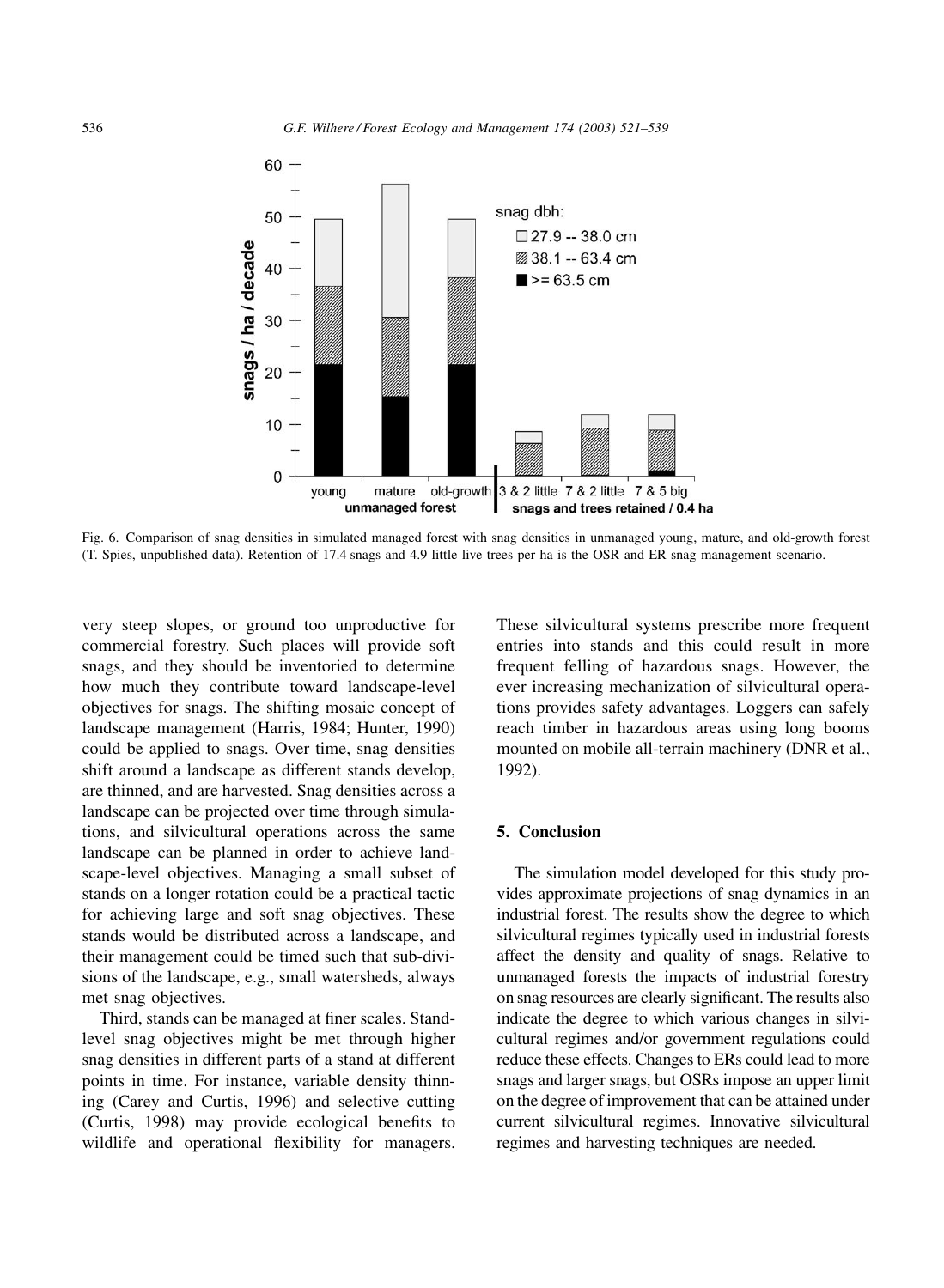Our current understanding of snag ecology is inadequate for effective snag management. Snag life history may be affected by the cause of death, stand age, or by site conditions such as topography and microclimate, but no one has reported on these aspects of snag ecology. The reliability of snag models will improve with more data from empirical studies. However, most forest management decisions cannot wait for the ultimate snag model. Managers and policy makers must proceed, albeit with caution, with the best available information that science has to offer. Models that integrate aspects of forest ecology and forest management are essential tools for proper stewardship of forest resources.

## Acknowledgements

I could not have completed this work without assistance from the following people. I thank Kim Mellen for her considerable help with CWDM, Janet Ohmann for help with SPDM, and Jeff Stone for help with the snag model in TIPSY. K. Mellen also generously shared her data from FIA. Gary Dixon, Nick Crookston, Michael Van Dyck, and Fred Martin provided assistance with FVS. Richard Bigley and Jeff Light provided information on silvicultural regimes. Tom Spies and Rebecca Hess provided data on snags in unmanaged forests. Steve Desimone, R. Bigley, and two anonymous reviewers offered comments and constructive criticism. Wendy Brown edited this paper. Joe Buchanan offered useful advice at various stages of this project. This work was supported by the Washington Department of Fish and Wildlife.

## References

- Adler, P.B., 1994. New forestry in practice: a survey of mortality in green tree retention harvest units, western Cascades, Oregon. Honors Thesis. Harvard College, Cambridge, MA.
- Booth, D.E., 1991. Estimating prelogging old-growth in the Pacific Northwest. J. For. 89 (10), 25–29.
- Bull, E.L., Collins, C.T., 1993. Vaux's swift. In: Poole, A., Gill, F. (Eds.), The Birds of North America, Vol. 77. The Academy of Natural Sciences of Philadelphia, Pennsylvania.
- Bull, E.L., Jackson, J.A., 1995. Pileated woodpecker. In: Poole, A., Gill, F. (Eds.), The Birds of North America, Vol. 148. The Academy of Natural Sciences of Philadelphia, Pennsylvania.
- Bull, E.L., Partridge, A.D., 1986. Methods of killing trees for use by cavity nesters. Wildlife Soc. Bull. 14, 142–145.
- Bull, E.L., Parks, C.G., Torgerson, T.R., 1997. Trees and logs important to wildlife in the Interior Columbia River Basin. General Technical Report PNW-391. USDA Forest Service, Portland, OR.
- Carey, A.B., Curtis, R.O., 1996. Conservation of biodiversity: a useful paradigm for forest ecosystem management. Wildlife Soc. Bull. 24, 610–620.
- Chambers, C.L., Carrigan, T., Sabin, T.E., Tappeiner, J., McComb, W.C., 1997. Use of artificially created Douglas-fir snags by cavity-nesting birds. West. J. Appl. For. 12, 93–97.
- Cline, S.P., Berg, A.B., Wight, H.M., 1980. Snag characteristics and dynamics in Douglas-fir forests, western Oregon. J. Wildlife Manage. 44, 773–786.
- Crookston, N.L., 1990. User's Guide to the Event Monitor: Part of the Prognosis Model, Version 6. General Technical Report INT-275. USDA Forest Service, Ogden, UT.
- Curtis, R.O., 1998. Selective cutting in Douglas-fir. J. For. 96 (7), 40–46.
- Dahms, W.G., 1949. How long do Ponderosa pine snags stand? Forest Research Notes No. 57. USDA Forest Service, Pacific Northwest Forest and Range Experiment Station, pp. 1–3.
- Darling, L.M., Omule, S.A.Y., 1989. Extensive studies of fertilizing and thinning coastal Douglas-fir and western hemlock: an establishment report. FRDA Report No. 054. Research Branch, Ministry of Forests, Victoria, BC.
- DNR, 1992. Final environmental impact statement for the proposed forest practices rules and regulations. Forest Practices Division, Washington Department of Natural Resources, Olympia, WA.
- DNR, United States Forest Service, Washington Department of Labor and Industries, Washington Forest Protection Association, and Washington Contract Loggers Association, 1992. Guidelines for Selecting Reserve Trees. Forest Practices Division, Washington Department of Natural Resources, Olympia, WA.
- Donnelly, D.M., 1997. Pacific Northwest Coast variant of the forest vegetation simulator. USDA Forest Service, Forest Management Service Center, Fort Collins, CO.
- Egan, A.F., 1996. Hazards in the logging woods: who's responsible? J. For. 94 (7), 16–20.
- Everett, R., Schellhaas, D., Spurbeck, D., Ohlson, P., Keenum, D., Anderson, T., 1997. Structure of northern spotted owl nest stands and their historical conditions on the eastern slope of the Pacific Northwest Cascades. For. Ecol. Manage. 94, 1–14.
- Everett, R., Lehmkuhl, J., Schellhaas, R., Ohlson, P., Keenum, D., Riesterer, H., Spurbeck, D., 1999. Snag dynamics in a chronosequence of 26 wildfires on the east slope of the Cascade Range in Washington. Int. J. Wildland Fire 9 (4), 223– 234.
- Franklin, J., 1989. Toward a new forestry. Am. For. 95 (11–12), 37– 44.
- Franklin, J.F., Berg, D.R., Thornburg, D.A., Tappeiner, J.C., 1997. Alternative silvicultural approaches to timber harvesting: variable retention harvest systems. In: Kohm, K.A., Franklin, J.F. (Eds.), Creating a Forestry for the 21st Century. Island Press, Washington, DC, pp. 111–140.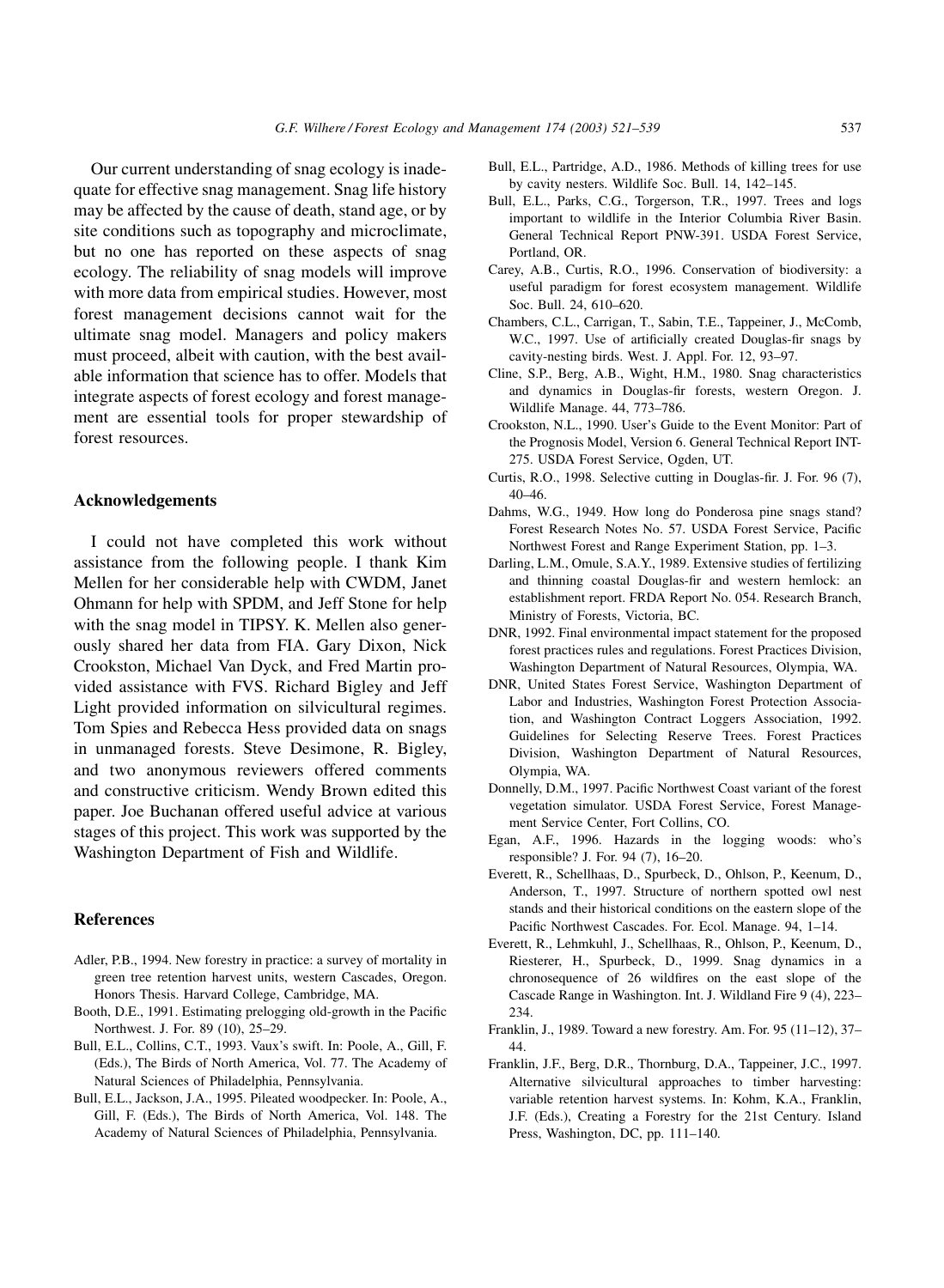- Hamilton, D.A., 1991. Implications of random variation in the Stand Prognosis Model. Research Note INT-394. USDA Forest Service, Ogden, UT.
- Hamilton, D.A., 1994. Uses and abuses of multipliers in the Stand Prognosis Model. General Technical Report INT-310. USDA Forest Service, Ogden, UT.
- Hansen, A.J., Spies, T.A., Swanson, F.J., Ohmann, J.L., 1991. Conserving biodiversity in managed forests: lesson from natural forests. Bioscience 41, 382–392.
- Harmon, M.E., Franklin, J.F., Swanson, F.J., Sollins, P., Gregory, S.V., Lattin, J.D., Anderson, N.H., Cline, S.P., Aumen, N.G., Sedell, J.R., Lienkaemper, G.W., Cromack, K., Cummins, K.W., 1986. Ecology of coarse woody debris in temperate ecosystems. Adv. Ecol. Res. 15, 133–302.
- Harris, L.D., 1984. The Fragmented Forest: Island Biogeography Theory and the Preservation of Biotic Diversity. University of Chicago Press, Chicago, IL.
- Harrod, R.J., Gaines, W.L., Hartl, W.E., Camp, A., 1998. Estimating historical snag density in dry forests east of the Cascade range. General Technical Report PNW-428. USDA Forest Service, Wenatchee, WA.
- Hunter, M.L., 1990. Wildlife, Forests, and Forestry: Principles of Managing Forests for Biological Diversity. Regents/Prentice-Hall, Englewood Cliffs, NJ.
- Issac, L.A., 1940. Mortality of Douglas-fir seed trees on cut-over lands. Forest Research Notes No. 31. USDA Forest Service, Pacific Northwest Forest Experiment Station, pp. 11–12.
- Jimerson, T.M., 1989. Snag densities in old-growth stands of the Gasquet Ranger District, Six Rivers National Forest, California. Research Paper PSW-196. USDA Forest Service, Berkeley, CA.
- Keen, F.P., 1929. How soon do yellow pine snags fall? J. For. 27, 735–737.
- King, J.E., 1966. Site index curves for Douglas-fir in the Pacific Northwest. Weyerhaeuser Forestry Paper No. 8. Weyerhaeuser Forestry Research Center, Centralia, WA.
- Lewis, J.C., Stinson, D.W., 1998. Washington State Status Report for the Fisher. Washington Department of Fish and Wildlife, Olympia, WA.
- Lippke, B.R., Sessions, J., Carey, A.B., 1996. Economic analysis of forest landscape management alternatives. CINTRAFOR Special Paper No. 21. College of Forest Resources, University of Washington, Seattle, WA.
- Mannan, R.W., Meslow, E.C., Wight, H.M., 1980. Use of snags by birds in Douglas-fir forests, western Oregon. J. Wildlife Manage. 44, 787–797.
- Marcot, B.G., 1992. Snag Recruitment Simulator (Computer Program), Version 3.1. USDA Forest Service, Pacific Northwest Region, Portland, OR.
- McArdle, R.E., 1931. Overtopping of Douglas-fir snags by reproduction. Forest Research Notes No. 8. USDA Forest Service, Pacific Northwest Forest Experiment Station, pp. 6–7.
- McComb, W.C., Ohmann, J.L., 1996. Snag dynamics projection model (SDPM) (Computer Program). USDA Forest Service, Pacific Northwest Research Station, Corvallis, OR.
- Mellen, K.L., Ager, A., in press. A coarse wood dynamics model for the western Cascades. In: Shea, P.J., Laudenslayer, W. (Eds.), The Ecology and Management of Dead Wood in

Western Forests. General Technical Report PSW-181. USDA Forest Service, Albany, CA.

- Mitchell, K.J., Stone, M., Grout, S.E., DiLucca, M., Nigh, G.D., Goudie, J.W., Stone, J.N., Nussbaum, A.J., Yanchuk, A., Stearns-Smith, S., Brockley, R., 2000. TIPSY, Version 3.0. Research Branch, Ministry of Forests, Victoria, BC.
- Myers, J.R., Fosbroke, D.E., 1995. The occupational safety and health administration logging standard: what it means for forest managers. J. For. 93 (11), 34–37.
- Neitro, W.A., Binkley, V.W., Cline, S.P., Mannan, R.W., Marcot, B.G., Taylor, D., Wagner, F.F., 1985. Snags (wildlife trees). In: Brown, E.R. (Ed.), Management of Wildlife and Fish Habitats in Forests of Western Oregon and Washington. USDA Forest Service, Pacific Northwest Region, Portland, OR, pp. 129–169.
- Ohmann, J.L., McComb, W.C., Zumrawi, A.A., 1994. Snag abundance for primary cavity-nesting birds on nonfederal forest lands in Oregon and Washington. Wildlife Soc. Bull. 22, 607–620.
- Oliver, C.D., Larson, B.C., 1990. Forest Stand Dynamics. McGraw-Hill, New York.
- Oliver, C.D., Harrington, C., Bickford, M., Gara, R., Knapp, W., Lightner, G., Hicks, L., 1994. Maintaining and creating old growth structural features in previously disturbed stands typical of the Eastern Washington Cascades. J. Sustain. For. 2, 353– 387.
- Parks, C.G., Conklin, D.A., Bednar, L., Maffei, H., 1999. Woodpecker use and fall rates of snags created by killing with dwarf mistletoe. Research Paper PNW-515. USDA Forest Service, Portland, OR.
- Raphael, M.G., White, M., 1984. Use of snags by cavity-nesting birds in the Sierra Nevada. Wildlife Monographs No. 86.
- Ritchie, M.W., 1999. A compendium of forest growth and yield simulators for the Pacific Coast States. General Technical Report PSW-174. USDA Forest Service, Albany, CA.
- Rose, C.L., Marcot, B.G., Melen, T.K., Ohmann, J.L., Waddell, K.L., Lindley, D.L., Schrieber, B., 2001. Decaying wood in Pacific Northwest forests: concepts and tools for habitat management. In: Johnson, D.H., O'Neil, T.A. (Eds.), Wildlife-habitat Relationships in Oregon and Washington. Oregon State University Press, Corvallis, OR, pp. 580–623.
- Schreiber, B., 1998. Long-term monitoring of wildlife reserve trees in clearcut harvest units of the Siuslaw Forest, northwest Oregon, 1987–1998. Unpublished Report to Siuslaw National Forest, Corvallis, OR.
- Schreiber, B., deCalesta, D.S., 1992. The relationship between cavity-nesting birds and snags on clearcuts in western Oregon. For. Ecol. Manage. 50, 299–316.
- Spies, T.A., Franklin, J.F., 1988. Old growth and forest dynamics in the Douglas-fir region of western Oregon and Washington. Nat. Areas J. 8, 190–201.
- Spies, T.A., Franklin, J.F., 1991. The structure of natural young, mature, and old-growth Douglas-fir forests in Oregon and Washington. In: Ruggiero, L.F., Aubry, K.B., Huff, M.H. (Tech. Coords.), Wildlife and Vegetation of Unmanaged Douglas-fir Forests. General Technical Report PNW-285. USDA Forest Service, Pacific Northwest Research Station, Portland, OR, pp. 91–109.